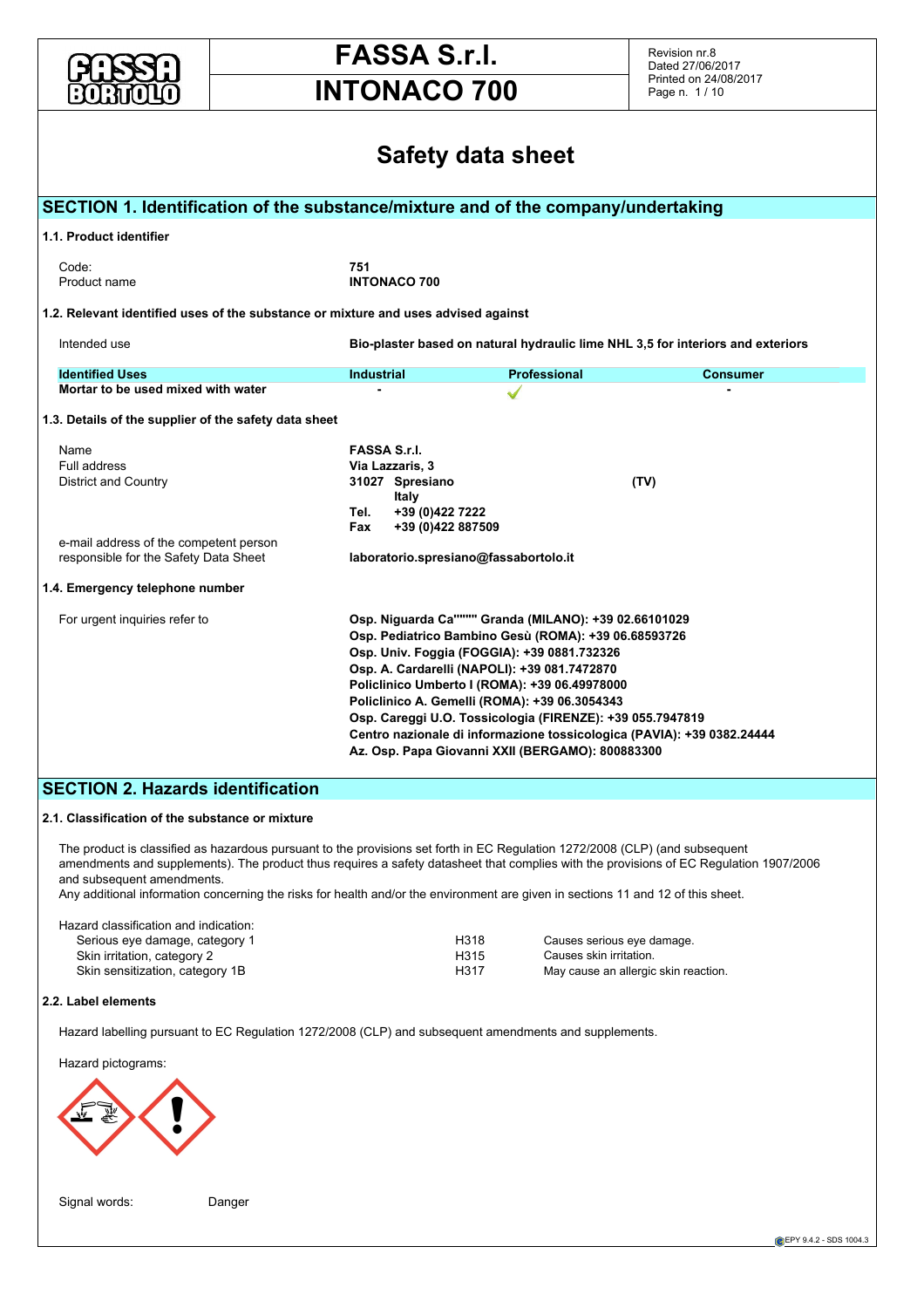

Revision nr.8 Dated 27/06/2017 Printed on 24/08/2017 Page n. 2 / 10

### **SECTION 2. Hazards identification** ... / >>

| Hazard statements:        |                                                                                                                                     |
|---------------------------|-------------------------------------------------------------------------------------------------------------------------------------|
| H318                      | Causes serious eye damage.                                                                                                          |
| H315                      | Causes skin irritation.                                                                                                             |
| H317                      | May cause an allergic skin reaction.                                                                                                |
| Precautionary statements: |                                                                                                                                     |
| P <sub>261</sub>          | Avoid breathing dust / fume / gas / mist / vapours / spray.                                                                         |
| P <sub>280</sub>          | Wear protective gloves / eye protection / face protection.                                                                          |
| P302+P352                 | IF ON SKIN: wash with plenty of water /                                                                                             |
| P305+P351+P338            | IF IN EYES: Rinse cautiously with water for several minutes. Remove contact lenses, if present and easy to do.<br>Continue rinsing. |
| P310                      | Immediately call a POISON CENTER / doctor                                                                                           |
| <b>P501</b>               | Dispose of contents / container in accordance with national regulations                                                             |
| <b>Contains:</b>          | Calcium silico-aluminate mixture                                                                                                    |
|                           | Natural hydraulic lime                                                                                                              |

#### **2.3. Other hazards**

On the basis of available data, the product does not contain any PBT or vPvB in percentage greater than 0,1%.

The mixture has a low chromium content. In the ready-to-use formulation, after adding water the soluble hexavalent chromium content is at most 2 mg/kg by dry weight. Nonetheless, to ensure a low chromium content it is essential to store the product correctly, in a dry place, for no longer than the maximum

specified shelf life. The percentage of breathable crystalline silica is less than 1%.

Consequently, product identification is not compulsory.

Respiratory protective equipment is however recommended.

## **SECTION 3. Composition/information on ingredients**

#### **3.1. Substances**

Information not relevant

#### **3.2. Mixtures**

**Contains:**

**Identification x = Conc. % Classification 1272/2008 (CLP)**

#### **Calcium silico-aluminate mixture**

*CAS 65997-15-1* 3 ≤ x < 6 Eye Dam. 1 H318, Skin Irrit. 2 H315, STOT SE 3 H335, Skin Sens. 1B H317 *EC 266-043-4 INDEX Reg. no. Esente (Reg. 1907/2006 all. V.7)* **Natural hydraulic lime** *CAS 85117-09-5* 5 ≤ x < 9 Eye Dam. 1 H318, Skin Irrit. 2 H315, STOT SE 3 H335 *EC 285-561-1 INDEX Reg. no. 01-2119475523-36*

The full wording of hazard (H) phrases is given in section 16 of the sheet.

## **SECTION 4. First aid measures**

#### **4.1. Description of first aid measures**

EYES: Remove contact lenses, if present. Wash immediately with plenty of water for at least 30-60 minutes, opening the eyelids fully. Get medical advice/attention.

SKIN: Remove contaminated clothing. Rinse skin with a shower immediately. Get medical advice/attention.

INGESTION: Have the subject drink as much water as possible. Get medical advice/attention. Do not induce vomiting unless explicitly authorised by a doctor.

INHALATION: Get medical advice/attention immediately. Remove victim to fresh air, away from the accident scene. If the subject stops breathing, administer artificial respiration. Take suitable precautions for rescue workers.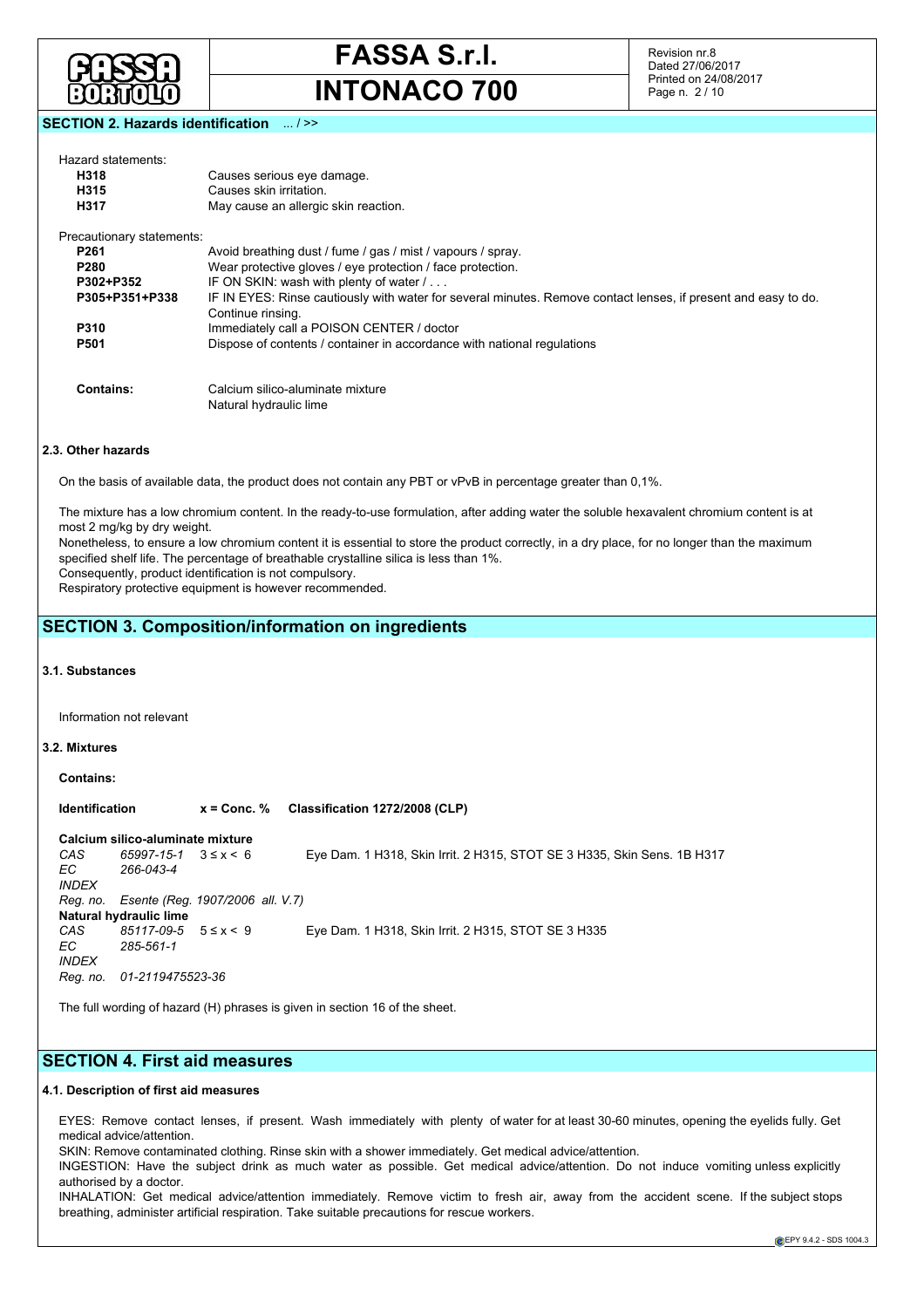

# **FASSA S.r.l.**

**INTONACO 700**

Revision nr.8 Dated 27/06/2017 Printed on 24/08/2017 Page n. 3 / 10

### **SECTION 4. First aid measures** ... / >>

#### **4.2. Most important symptoms and effects, both acute and delayed**

Specific information on symptoms and effects caused by the product are unknown.

#### **4.3. Indication of any immediate medical attention and special treatment needed**

Information not available

## **SECTION 5. Firefighting measures**

### **5.1. Extinguishing media**

SUITABLE EXTINGUISHING EQUIPMENT The extinguishing equipment should be of the conventional kind: carbon dioxide, foam, powder and water spray. UNSUITABLE EXTINGUISHING EQUIPMENT None in particular.

#### **5.2. Special hazards arising from the substance or mixture**

HAZARDS CAUSED BY EXPOSURE IN THE EVENT OF FIRE Do not breathe combustion products.

#### **5.3. Advice for firefighters**

GENERAL INFORMATION

Use jets of water to cool the containers to prevent product decomposition and the development of substances potentially hazardous for health. Always wear full fire prevention gear. Collect extinguishing water to prevent it from draining into the sewer system. Dispose of contaminated water used for extinction and the remains of the fire according to applicable regulations. SPECIAL PROTECTIVE EQUIPMENT FOR FIRE-FIGHTERS

Normal fire fighting clothing i.e. fire kit (BS EN 469), gloves (BS EN 659) and boots (HO specification A29 and A30) in combination with self-contained open circuit positive pressure compressed air breathing apparatus (BS EN 137).

### **SECTION 6. Accidental release measures**

#### **6.1. Personal precautions, protective equipment and emergency procedures**

If there are no contraindications, spray powder with water to prevent the formation of dust. Wear suitable protective equipment (including personal protective equipment referred to under Section 8 of the safety data sheet) to prevent any contamination of skin, eyes and personal clothing. These indications apply for both processing staff and those involved in emergency procedures.

#### **6.2. Environmental precautions**

The product must not penetrate into the sewer system or come into contact with surface water or ground water.

#### **6.3. Methods and material for containment and cleaning up**

Collect the leaked product and place it in containers for recovery or disposal. If the product is flammable, use explosion-proof equipment. If there are no contraindications, use jets of water to eliminate product residues. Make sure the leakage site is well aired. Evaluate the compatibility of the container to be used, by checking section 10. Contaminated material should be disposed of in compliance with the provisions set forth in point 13.

#### **6.4. Reference to other sections**

Any information on personal protection and disposal is given in sections 8 and 13.

## **SECTION 7. Handling and storage**

### **7.1. Precautions for safe handling**

Before handling the product, consult all the other sections of this material safety data sheet. Avoid leakage of the product into the environment. Do not eat, drink or smoke during use. Remove any contaminated clothes and personal protective equipment before entering places in which people eat.

#### **7.2. Conditions for safe storage, including any incompatibilities**

Store only in the original container. Store the containers sealed, in a well ventilated place, away from direct sunlight. Keep containers away from any incompatible materials, see section 10 for details.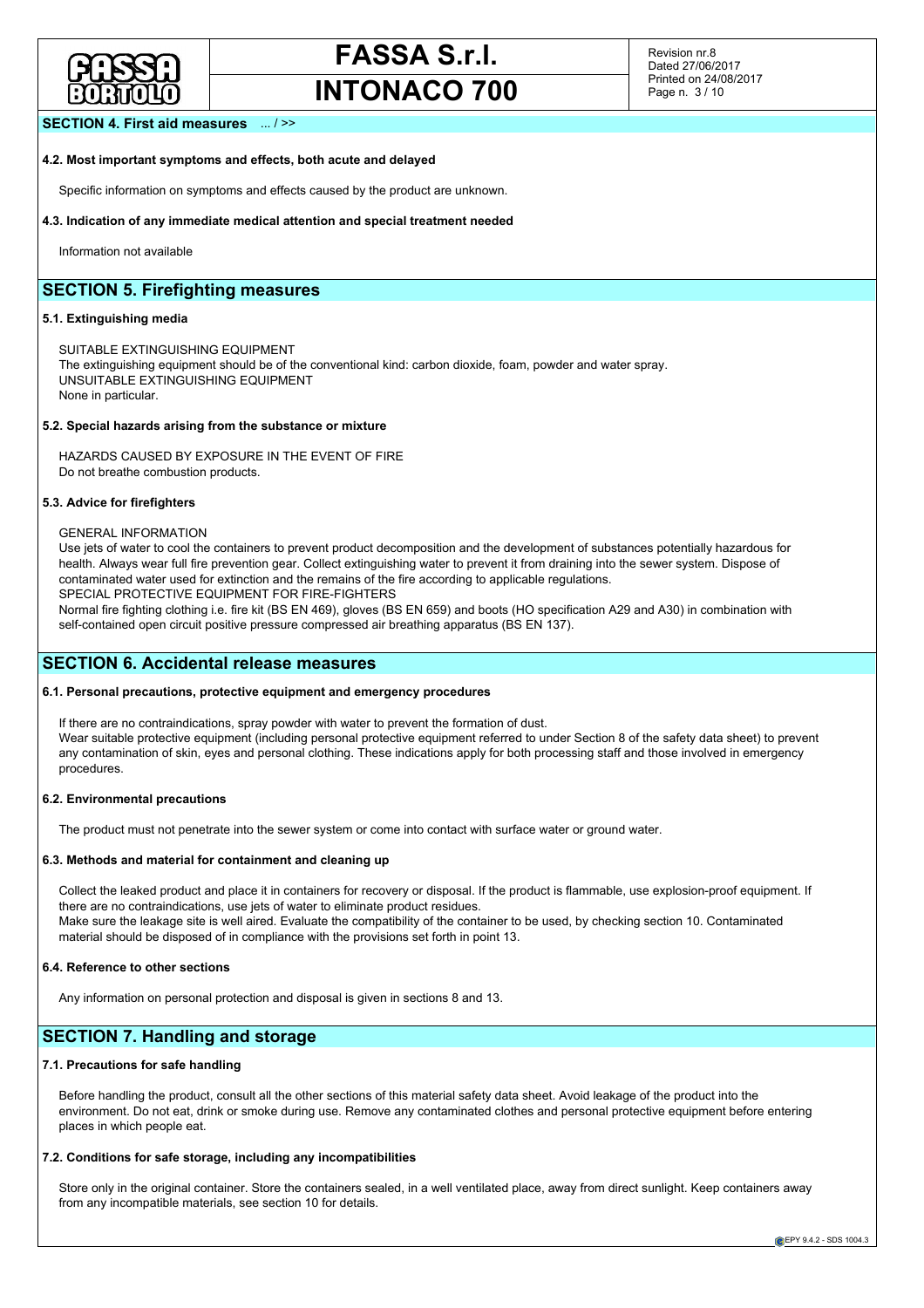

Revision nr.8 Dated 27/06/2017 Printed on 24/08/2017 Page n. 4 / 10

#### **SECTION 7. Handling and storage** ... / >>

#### Control of soluble Cr (VI):

For cements treated with a Cr (VI) reducing agent according to the regulations given in Section 15, the effectiveness of the reducing agent diminishes with time. Therefore, cement bags and/or delivery documents will contain information on the packaging date, the storage conditions and the storage period appropriate to maintaining the activity of the reducing agent and to keeping the content of soluble chromium VI below 0.0002 % of the total dry weight of the cement ready for use, according to EN 196-10.

#### **7.3. Specific end use(s)**

Information not available

## **SECTION 8. Exposure controls/personal protection**

#### **8.1. Control parameters**

Regulatory References:

| ITA | Italia           | Decreto Legislativo 9 Aprile 2008, n.81                                                     |
|-----|------------------|---------------------------------------------------------------------------------------------|
|     |                  |                                                                                             |
| EU  | OEL EU           | Directive (EU) 2017/164; Directive 2009/161/EU; Directive 2006/15/EC; Directive 2004/37/EC; |
|     |                  | Directive 2000/39/EC; Directive 91/322/EEC.                                                 |
|     | <b>TLV-ACGIH</b> | ACGIH 2016                                                                                  |
|     |                  |                                                                                             |

|                                                 |                                              |        |     |            | Natural hydraulic lime |             |      |                   |  |  |  |  |
|-------------------------------------------------|----------------------------------------------|--------|-----|------------|------------------------|-------------|------|-------------------|--|--|--|--|
| <b>Threshold Limit Value</b>                    |                                              |        |     |            |                        |             |      |                   |  |  |  |  |
| Type                                            | Country                                      | TWA/8h |     | STEL/15min |                        |             |      |                   |  |  |  |  |
|                                                 |                                              | mq/m3  | ppm | mq/m3      | ppm                    |             |      |                   |  |  |  |  |
| <b>VLEP</b>                                     | ITA                                          |        |     | 4          |                        | <b>RESP</b> |      | Calcium Hydroxide |  |  |  |  |
| OEL                                             | EU                                           |        |     |            |                        | <b>RESP</b> |      | Calcium Hydroxide |  |  |  |  |
| <b>Predicted no-effect concentration - PNEC</b> |                                              |        |     |            |                        |             |      |                   |  |  |  |  |
|                                                 | Normal value in fresh water                  |        |     |            |                        |             | 0.49 | mg/l              |  |  |  |  |
|                                                 | Normal value for the terrestrial compartment |        |     |            |                        |             | 1080 | mg/kg             |  |  |  |  |

|                              | Calcium silico-aluminate mixture |        |     |  |            |     |             |  |  |  |  |  |
|------------------------------|----------------------------------|--------|-----|--|------------|-----|-------------|--|--|--|--|--|
| <b>Threshold Limit Value</b> |                                  |        |     |  |            |     |             |  |  |  |  |  |
| Type                         | Country                          | TWA/8h |     |  | STEL/15min |     |             |  |  |  |  |  |
|                              |                                  | mq/m3  | ppm |  | ma/m3      | ppm |             |  |  |  |  |  |
| <b>TLV-ACGIH</b>             |                                  |        |     |  |            |     | <b>RESP</b> |  |  |  |  |  |

#### Legend:

(C) = CEILING ; INHAL = Inhalable Fraction ; RESP = Respirable Fraction ; THORA = Thoracic Fraction. VND = hazard identified but no DNEL/PNEC available ; NEA = no exposure expected ; NPI = no hazard identified.

During the risk assessment process, it is essential to take into consideration the ACGIH occupational exposure levels for inert particulate not otherwise classified (PNOC respirable fraction: 3 mg/m3; PNOC inhalable fraction: 10 mg/m3). For values above these limits, use a P type filter, whose class (1, 2 or 3) must be chosen according to the outcome of risk assessment.

#### **8.2. Exposure controls**

During the risk assessment process, it is essential to take into consideration the ACGIH occupational exposure levels for inert particulate not otherwise classified (PNOC respirable fraction: 3 mg/m3; PNOC inhalable fraction: 10 mg/m3). For values above these limits, use a P type filter, whose class (1, 2 or 3) must be chosen according to the outcome of risk assessment.

As the use of adequate technical equipment must always take priority over personal protective equipment, make sure that the workplace is well aired through effective local aspiration.

When choosing personal protective equipment, ask your chemical substance supplier for advice.

Personal protective equipment must be CE marked, showing that it complies with applicable standards.

Provide an emergency shower with face and eye wash station.

HAND PROTECTION

In the case of prolonged contact with the product, protect the hands with penetration-resistant work gloves (see standard EN 374). Work glove material must be chosen according to the use process and the products that may form. Latex gloves may cause sensitivity

reactions.

SKIN PROTECTION

Wear category II professional long-sleeved overalls and safety footwear (see Directive 89/686/EEC and standard EN ISO 20344). Wash body with soap and water after removing protective clothing.

EYE PROTECTION

Wear a hood visor or protective visor combined with airtight goggles (see standard EN 166).

RESPIRATORY PROTECTION

Use a type P filtering facemask, whose class (1, 2 or 3) and effective need, must be defined according to the outcome of risk assessment (see standard EN 149).

ENVIRONMENTAL EXPOSURE CONTROLS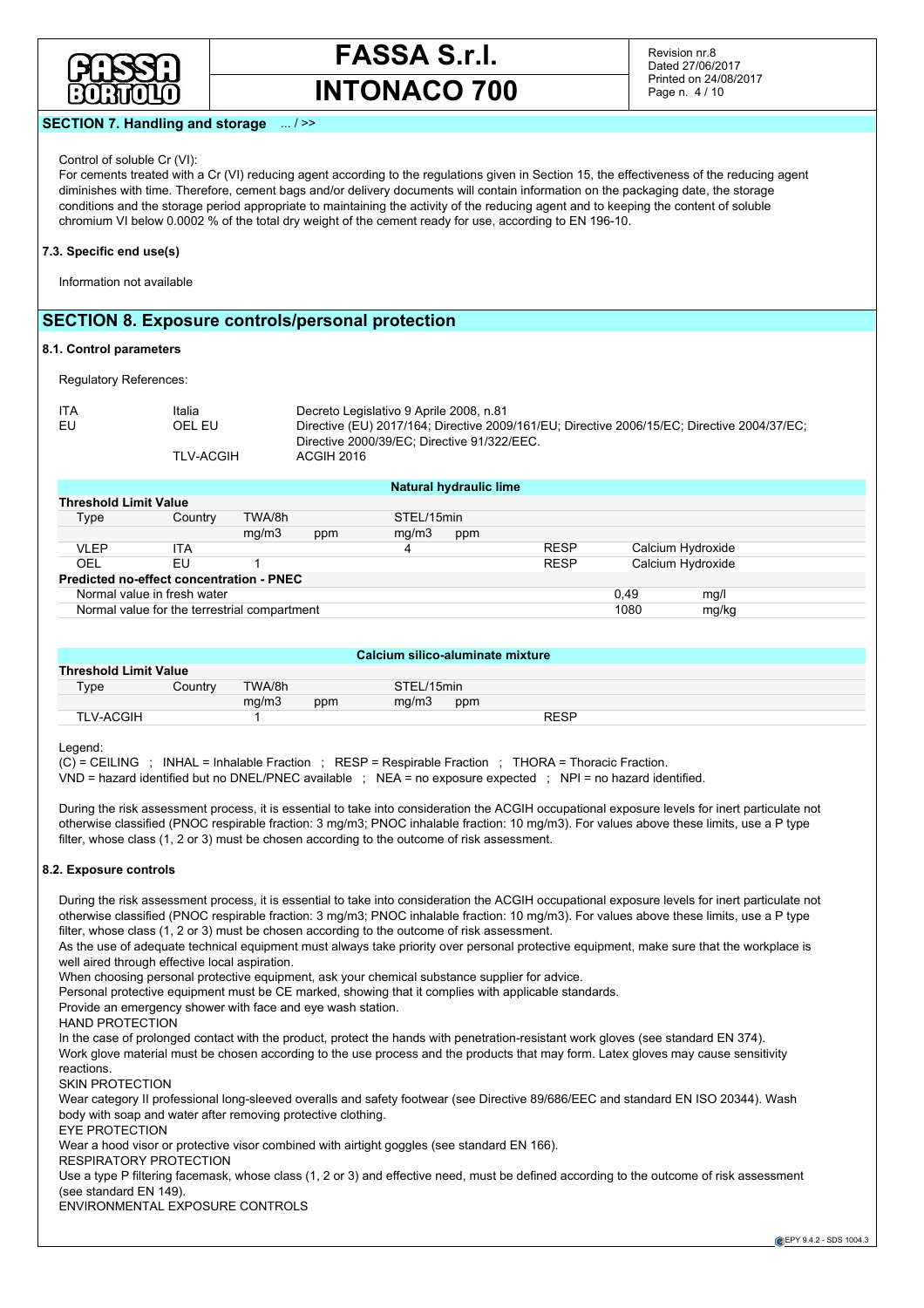

Revision nr.8 Dated 27/06/2017 Printed on 24/08/2017 Page n. 5 / 10

The emissions generated by manufacturing processes, including those generated by ventilation equipment, should be checked to ensure compliance with environmental standards.

## **SECTION 9. Physical and chemical properties**

#### **9.1. Information on basic physical and chemical properties**

|  | Appearance<br>Colour<br>Odour<br>Odour threshold<br>рH<br>Melting point / freezing point<br>Initial boiling point<br>Boiling range<br>Flash point<br><b>Evaporation Rate</b><br>Flammability of solids and gases<br>Lower inflammability limit<br>Upper inflammability limit<br>Lower explosive limit<br>Upper explosive limit<br>Vapour pressure<br>Vapour density<br>Relative density<br>Solubility<br>Partition coefficient: n-octanol/water<br>Auto-ignition temperature<br>Decomposition temperature<br>Viscosity<br><b>Explosive properties</b><br>Oxidising properties | powder<br>white<br>odourless<br>Not available<br>11,5-13<br>Not available<br>Not applicable<br>Not available<br>Not applicable<br>Not available<br>Not available<br>Not available<br>Not available<br>Not available<br>Not available<br>Not available<br>Not available<br>$1,3-1,5$<br>Not available<br>Not available<br>Not available<br>Not available<br>Not available<br>Not available<br>Not available |
|--|-------------------------------------------------------------------------------------------------------------------------------------------------------------------------------------------------------------------------------------------------------------------------------------------------------------------------------------------------------------------------------------------------------------------------------------------------------------------------------------------------------------------------------------------------------------------------------|------------------------------------------------------------------------------------------------------------------------------------------------------------------------------------------------------------------------------------------------------------------------------------------------------------------------------------------------------------------------------------------------------------|
|--|-------------------------------------------------------------------------------------------------------------------------------------------------------------------------------------------------------------------------------------------------------------------------------------------------------------------------------------------------------------------------------------------------------------------------------------------------------------------------------------------------------------------------------------------------------------------------------|------------------------------------------------------------------------------------------------------------------------------------------------------------------------------------------------------------------------------------------------------------------------------------------------------------------------------------------------------------------------------------------------------------|

#### **9.2. Other information**

Information not available

## **SECTION 10. Stability and reactivity**

#### **10.1. Reactivity**

There are no particular risks of reaction with other substances in normal conditions of use.

#### **10.2. Chemical stability**

The product is stable in normal conditions of use and storage.

## **10.3. Possibility of hazardous reactions**

No hazardous reactions are foreseeable in normal conditions of use and storage.

## **10.4. Conditions to avoid**

None in particular. However the usual precautions used for chemical products should be respected.

### **10.5. Incompatible materials**

Information not available

## **10.6. Hazardous decomposition products**

Information not available

**EPY 9.4.2 - SDS 1004.3**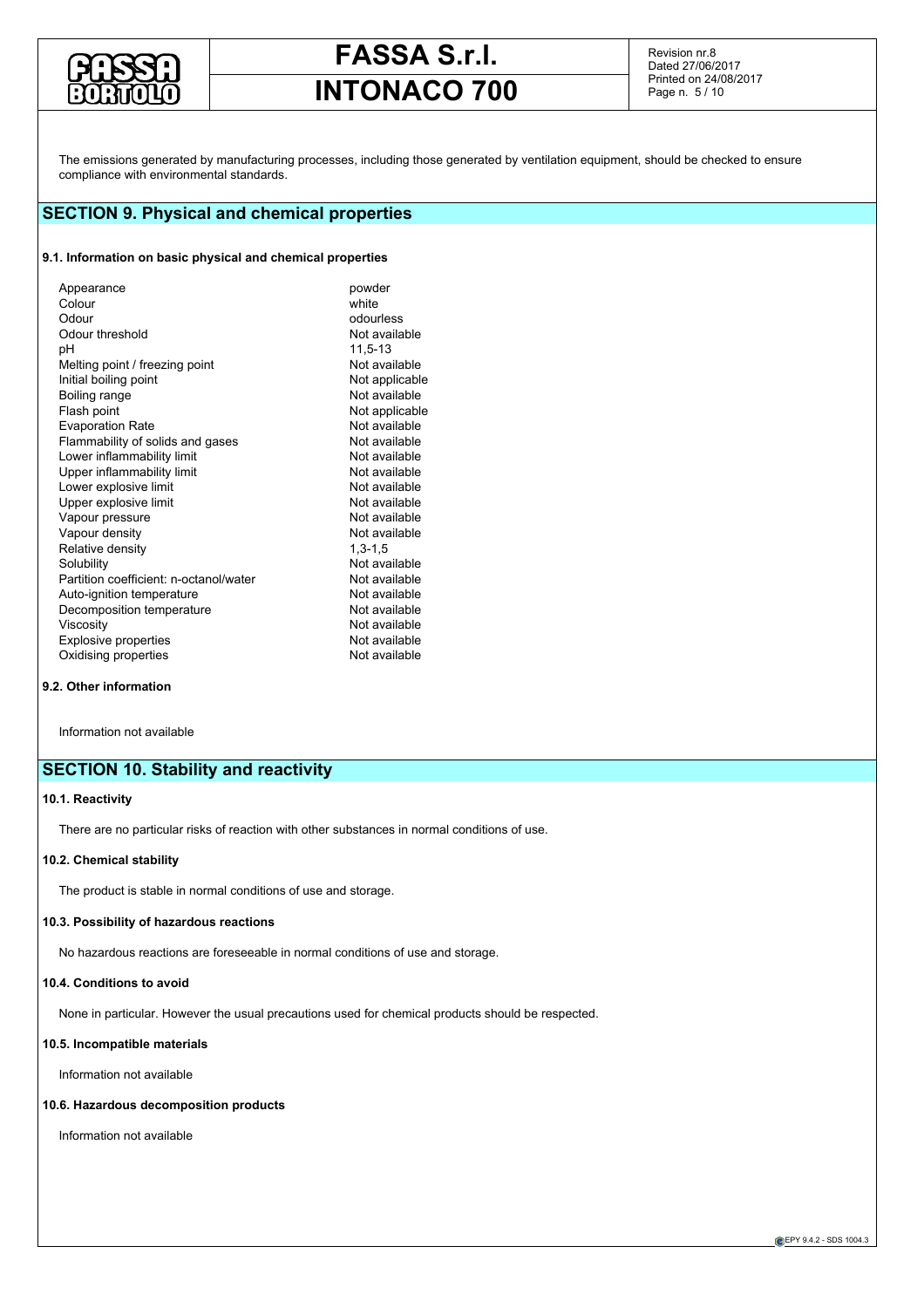

Revision nr.8 Dated 27/06/2017 Printed on 24/08/2017 Page n. 6 / 10

## **SECTION 11. Toxicological information**

### **11.1. Information on toxicological effects**

Metabolism, toxicokinetics, mechanism of action and other information

Information not available

Information on likely routes of exposure

Information not available

Delayed and immediate effects as well as chronic effects from short and long-term exposure

Information not available

Interactive effects

Information not available

## ACUTE TOXICITY

LC50 (Inhalation - vapours) of the mixture: Not classified (no significant component) LC50 (Inhalation - mists / powders) of the mixture: Not classified (no significant component) LD50 (Oral) of the mixture: Not classified (no significant component) LD50 (Dermal) of the mixture: Not classified (no significant component)

Calcium silico-aluminate mixture<br>LD50 (Dermal)

Natural hydraulic lime<br>LD50 (Oral) LD50 (Oral) > 2000 mg/kg Rat

SKIN CORROSION / IRRITATION

Causes skin irritation

SERIOUS EYE DAMAGE / IRRITATION

Causes serious eye damage

RESPIRATORY OR SKIN SENSITISATION

Sensitising for the skin

#### GERM CELL MUTAGENICITY

Does not meet the classification criteria for this hazard class

#### CARCINOGENICITY

Does not meet the classification criteria for this hazard class

REPRODUCTIVE TOXICITY

Does not meet the classification criteria for this hazard class

STOT - SINGLE EXPOSURE

Does not meet the classification criteria for this hazard class

STOT - REPEATED EXPOSURE

Does not meet the classification criteria for this hazard class

ASPIRATION HAZARD

 $>$  2000 mg/kg (rabbit)

> 2500 mg/kg Rabbit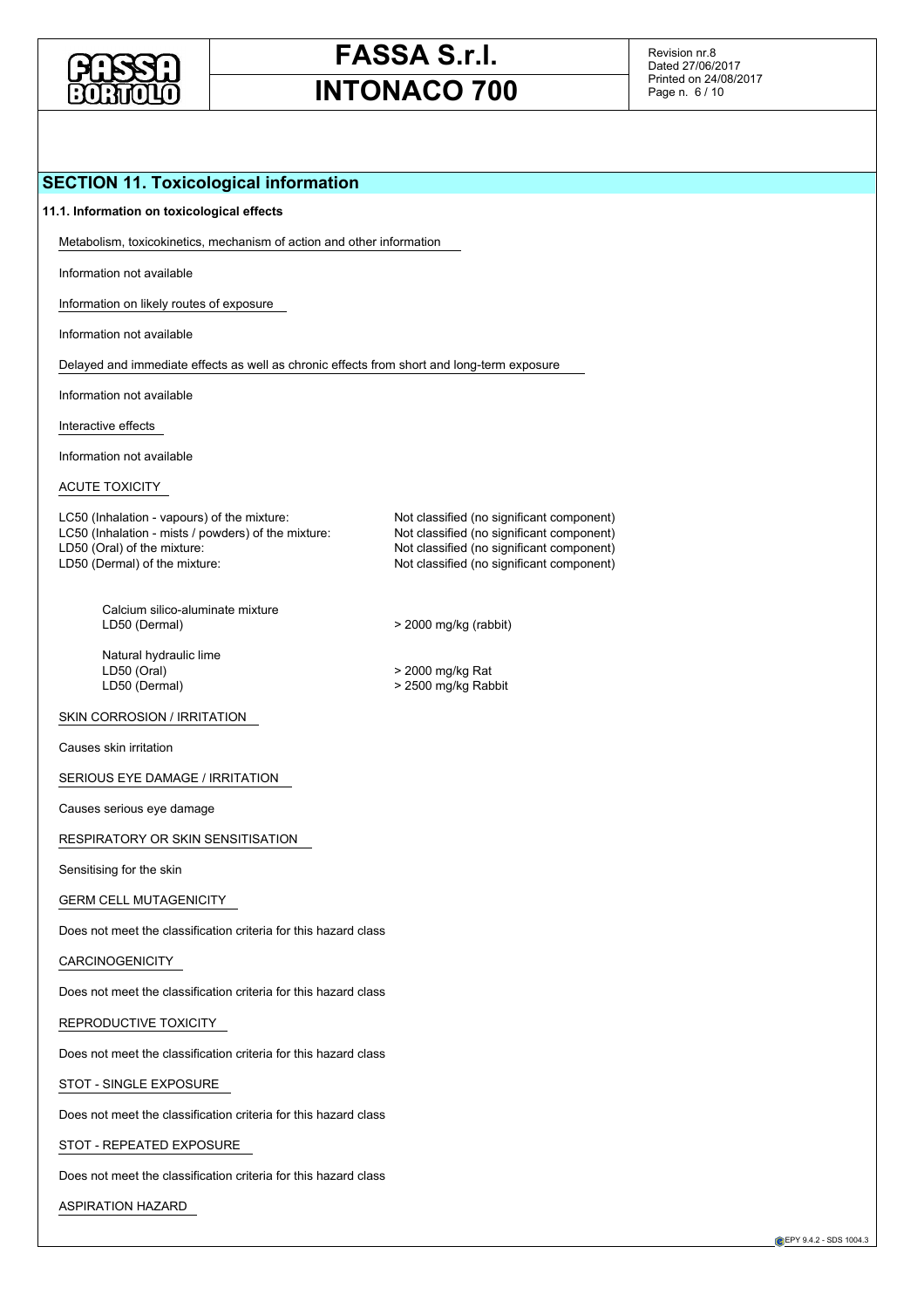

Revision nr.8 Dated 27/06/2017 Printed on 24/08/2017 Page n. 7 / 10

Does not meet the classification criteria for this hazard class

## **SECTION 12. Ecological information**

#### **12.1. Toxicity**

Natural hydraulic lime EC10/LC10 (NOEC) 12000 mg/kg - NOEC (21d) 1080 mg/kg (plant) - LC50 (96h fresh water) 50,6 (Fish)

Natural hydraulic lime LC50 - for Fish 158 mg/l/96h Fish (sea water)<br>EC50 - for Crustacea 158 mg/l/48h EC50 - for Crustacea EC50 - for Algae / Aquatic Plants 184,57 mg/l/72h<br>
Chronic NOEC for Crustacea 32 mg/l 14d Chronic NOEC for Crustacea Chronic NOEC for Algae / Aquatic Plants 48 mg/l 72h

#### **12.2. Persistence and degradability**

Calcium silico-aluminate mixture Biodegradability: Information not available

#### **12.3. Bioaccumulative potential**

Information not available

#### **12.4. Mobility in soil**

Information not available

#### **12.5. Results of PBT and vPvB assessment**

On the basis of available data, the product does not contain any PBT or vPvB in percentage greater than 0,1%.

#### **12.6. Other adverse effects**

Information not available

## **SECTION 13. Disposal considerations**

#### **13.1. Waste treatment methods**

Reuse, when possible. Product residues should be considered special hazardous waste. The hazard level of waste containing this product should be evaluated according to applicable regulations.

Disposal must be performed through an authorised waste management firm, in compliance with national and local regulations. CONTAMINATED PACKAGING

Contaminated packaging must be recovered or disposed of in compliance with national waste management regulations.

## **SECTION 14. Transport information**

The product is not dangerous under current provisions of the Code of International Carriage of Dangerous Goods by Road (ADR) and by Rail (RID), of the International Maritime Dangerous Goods Code (IMDG), and of the International Air Transport Association (IATA) regulations.

#### **14.1. UN number**

Not applicable

#### **14.2. UN proper shipping name**

Not applicable

#### **14.3. Transport hazard class(es)**

Not applicable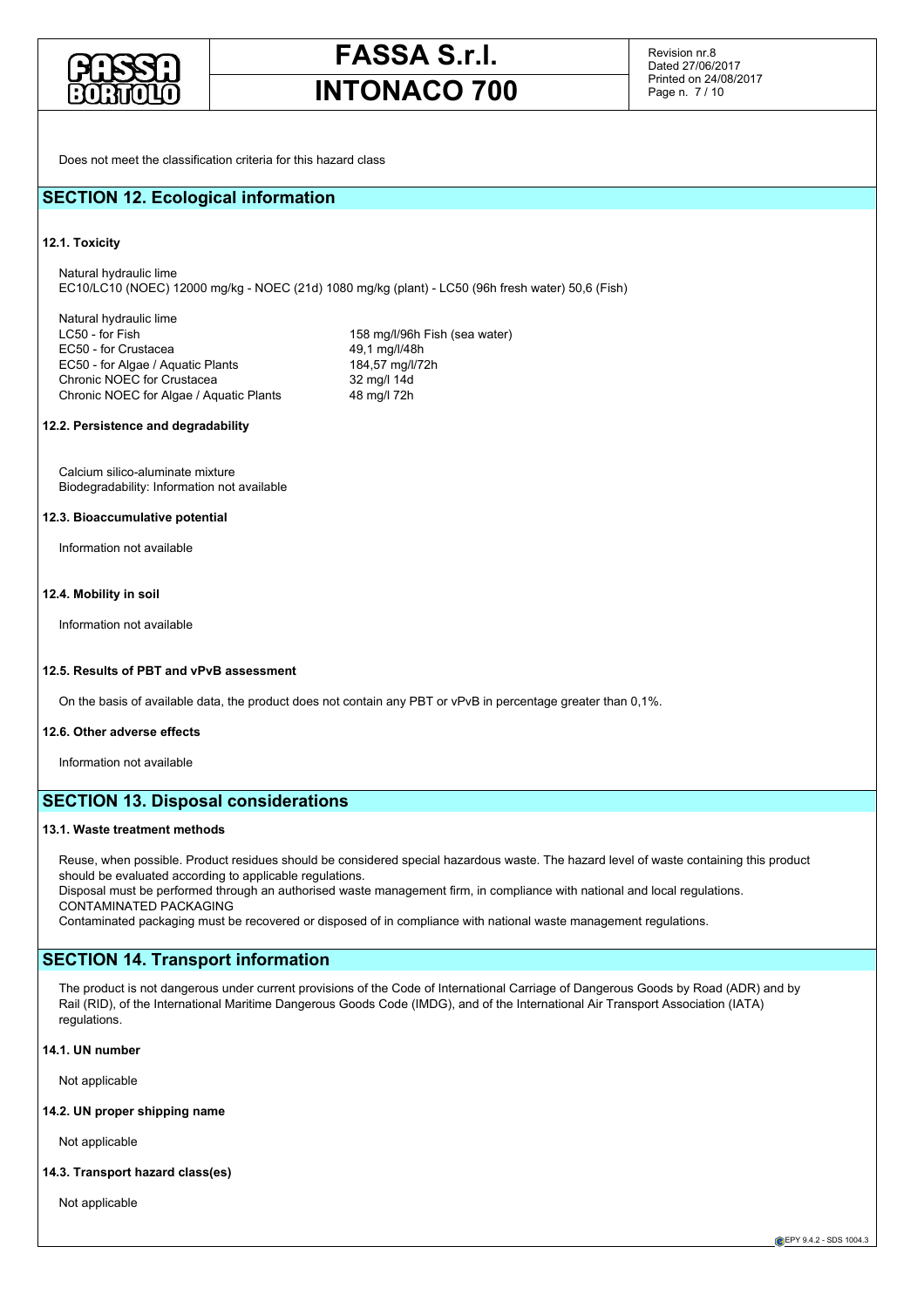

Revision nr.8 Dated 27/06/2017 Printed on 24/08/2017 Page n. 8 / 10

#### **SECTION 14. Transport information** ... / >>

#### **14.4. Packing group**

Not applicable

#### **14.5. Environmental hazards**

Not applicable

#### **14.6. Special precautions for user**

Not applicable

#### **14.7. Transport in bulk according to Annex II of Marpol and the IBC Code**

Information not relevant

## **SECTION 15. Regulatory information**

#### **15.1. Safety, health and environmental regulations/legislation specific for the substance or mixture**

Seveso Category - Directive 2012/18/EC: None

Restrictions relating to the product or contained substances pursuant to Annex XVII to EC Regulation 1907/2006 None

Substances in Candidate List (Art. 59 REACH)

On the basis of available data, the product does not contain any SVHC in percentage greater than 0,1%.

Substances subject to authorisarion (Annex XIV REACH) **None** 

Substances subject to exportation reporting pursuant to (EC) Reg. 649/2012:

**None** 

Substances subject to the Rotterdam Convention: **None** 

Substances subject to the Stockholm Convention: **None** 

Healthcare controls

Workers exposed to this chemical agent must not undergo health checks, provided that available risk-assessment data prove that the risks related to the workers' health and safety are modest and that the 98/24/EC directive is respected.

The marketing and use of cement is subject to a restriction on the content of soluble Cr (VI) (REACH Annex XVII point 47 Chromium VI compounds):

1. Cement and cement-containing mixtures shall not be placed on the market, or used, if they contain, when hydrated, more than 2 mg/kg (0,0002 %) soluble chromium VI of the total dry weight of the cement.

2. If reducing agents are used, then without prejudice to the application of other Community provisions on the classification, packaging and labelling of substances and mixtures, suppliers shall ensure before the placing on the market that the packaging of cement or

cementcontaining mixtures is visibly, legibly and indelibly marked with information on the packing date, as well as on the storage conditions and the storage period appropriate to maintaining the activity of the reducing agent and to keeping the content of soluble chromium VI below the limit indicated in paragraph 1.

3. By way of derogation, paragraphs 1 and 2 shall not apply to the placing on the market for, and use in, controlled closed and totally automated processes in which cement and cement-containing mixtures are handled solely by machines and in which there is no possibility of contact with the skin.

#### **15.2. Chemical safety assessment**

No chemical safety assessment has been processed for the mixture and the substances it contains.

## **SECTION 16. Other information**

Text of hazard (H) indications mentioned in section 2-3 of the sheet:

**Eye Dam. 1** Serious eye damage, category 1<br> **Skin Irrit. 2** Skin irritation, category 2 **Skin irritation, category 2** 

EPY 9.4.2 - SDS 1004.3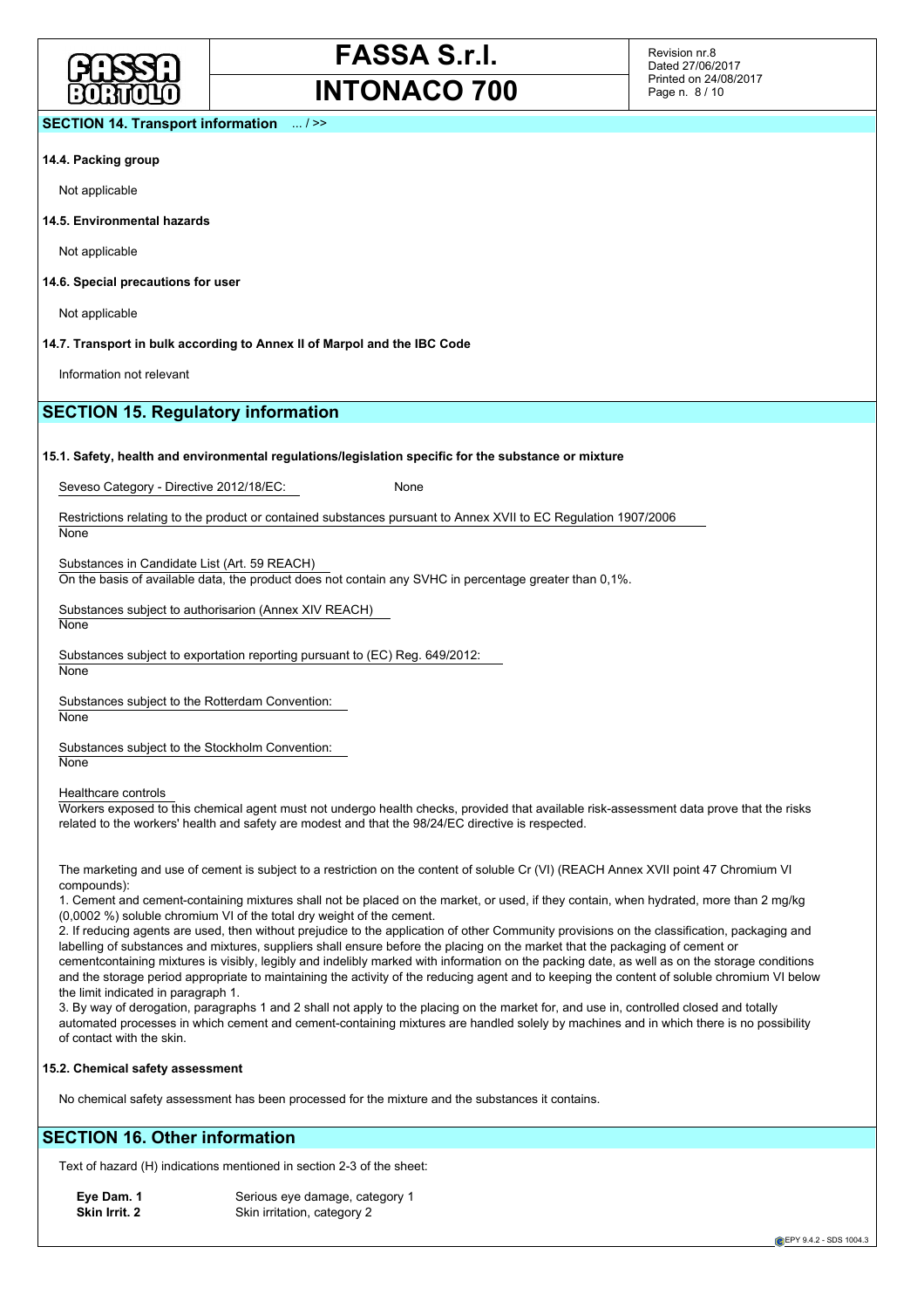

Revision nr.8 Dated 27/06/2017 Printed on 24/08/2017 Page n. 9 / 10

## **SECTION 16. Other information** ... / >>

| STOT SE 3            | Specific target organ toxicity - single exposure, category 3 |
|----------------------|--------------------------------------------------------------|
| <b>Skin Sens, 1B</b> | Skin sensitization, category 1B                              |
| H318                 | Causes serious eye damage.                                   |
| H315                 | Causes skin irritation.                                      |
| H335                 | May cause respiratory irritation.                            |
| H317                 | May cause an allergic skin reaction.                         |
|                      |                                                              |

LEGEND:

- ADR: European Agreement concerning the carriage of Dangerous goods by Road
- CAS NUMBER: Chemical Abstract Service Number
- CE50: Effective concentration (required to induce a 50% effect)
- CE NUMBER: Identifier in ESIS (European archive of existing substances)
- CLP: EC Regulation 1272/2008
- DNEL: Derived No Effect Level
- EmS: Emergency Schedule
- GHS: Globally Harmonized System of classification and labeling of chemicals
- IATA DGR: International Air Transport Association Dangerous Goods Regulation
- IC50: Immobilization Concentration 50%
- IMDG: International Maritime Code for dangerous goods
- IMO: International Maritime Organization
- INDEX NUMBER: Identifier in Annex VI of CLP
- LC50: Lethal Concentration 50%
- LD50: Lethal dose 50%
- OEL: Occupational Exposure Level
- PBT: Persistent bioaccumulative and toxic as REACH Regulation
- PEC: Predicted environmental Concentration
- PEL: Predicted exposure level
- PNEC: Predicted no effect concentration
- REACH: EC Regulation 1907/2006
- RID: Regulation concerning the international transport of dangerous goods by train
- TLV: Threshold Limit Value
- TLV CEILING: Concentration that should not be exceeded during any time of occupational exposure.
- TWA STEL: Short-term exposure limit
- TWA: Time-weighted average exposure limit
- VOC: Volatile organic Compounds
- vPvB: Very Persistent and very Bioaccumulative as for REACH Regulation
- WGK: Water hazard classes (German).
- GENERAL BIBLIOGRAPHY
- 1. Regulation (EU) 1907/2006 (REACH) of the European Parliament
- 2. Regulation (EC) 1272/2008 (CLP) of the European Parliament
- 3. Regulation (EU) 790/2009 (I Atp. CLP) of the European Parliament
- 4. Regulation (EU) 2015/830 of the European Parliament
- 5. Regulation (EU) 286/2011 (II Atp. CLP) of the European Parliament
- 6. Regulation (EU) 618/2012 (III Atp. CLP) of the European Parliament
- 7. Regulation (EU) 487/2013 (IV Atp. CLP) of the European Parliament
- 8. Regulation (EU) 944/2013 (V Atp. CLP) of the European Parliament
- 9. Regulation (EU) 605/2014 (VI Atp. CLP) of the European Parliament
- 10. Regulation (EU) 2015/1221 (VII Atp. CLP) of the European Parliament
- 11. Regulation (EU) 2016/918 (VIII Atp. CLP) of the European Parliament
- The Merck Index. 10th Edition
- Handling Chemical Safety
- INRS Fiche Toxicologique (toxicological sheet)
- Patty Industrial Hygiene and Toxicology
- N.I. Sax Dangerous properties of Industrial Materials-7, 1989 Edition
- IFA GESTIS website
- ECHA website
- Database of SDS models for chemicals Ministry of Health and ISS (Istituto Superiore di Sanità) Italy

Note for users:

The information contained in the present sheet are based on our own knowledge on the date of the last version. Users must verify the suitability and thoroughness of provided information according to each specific use of the product.

This document must not be regarded as a guarantee on any specific product property.

The use of this product is not subject to our direct control; therefore, users must, under their own responsibility, comply with the current health and safety laws and regulations. The producer is relieved from any liability arising from improper uses.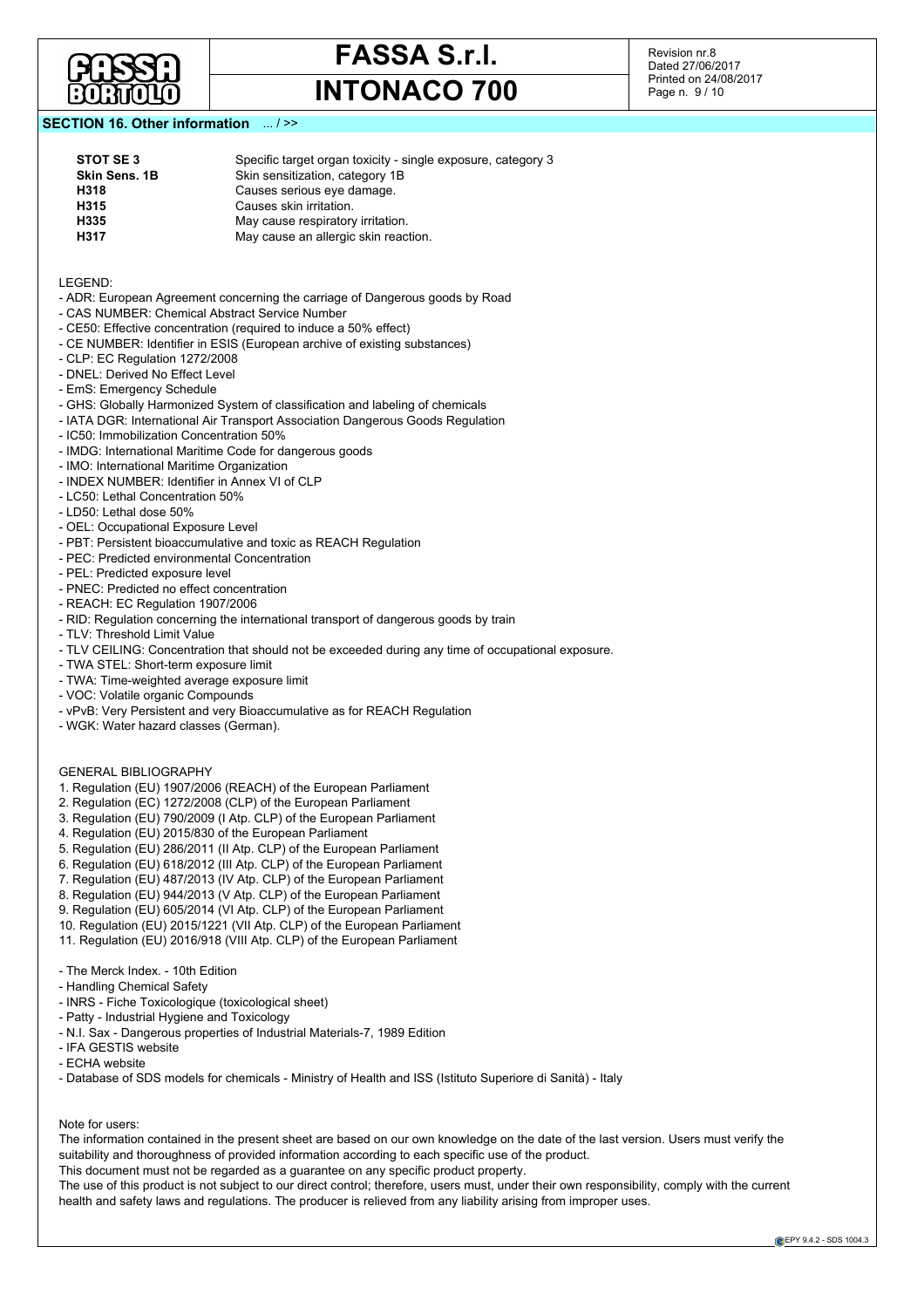

Revision nr.8 Dated 27/06/2017 Printed on 24/08/2017 Page n. 10 / 10

## **SECTION 16. Other information** ... / >>

Provide appointed staff with adequate training on how to use chemical products.

Changes to previous review: The following sections were modified: 01 / 02 / 03 / 04 / 05 / 08 / 09 / 10 / 11 / 12.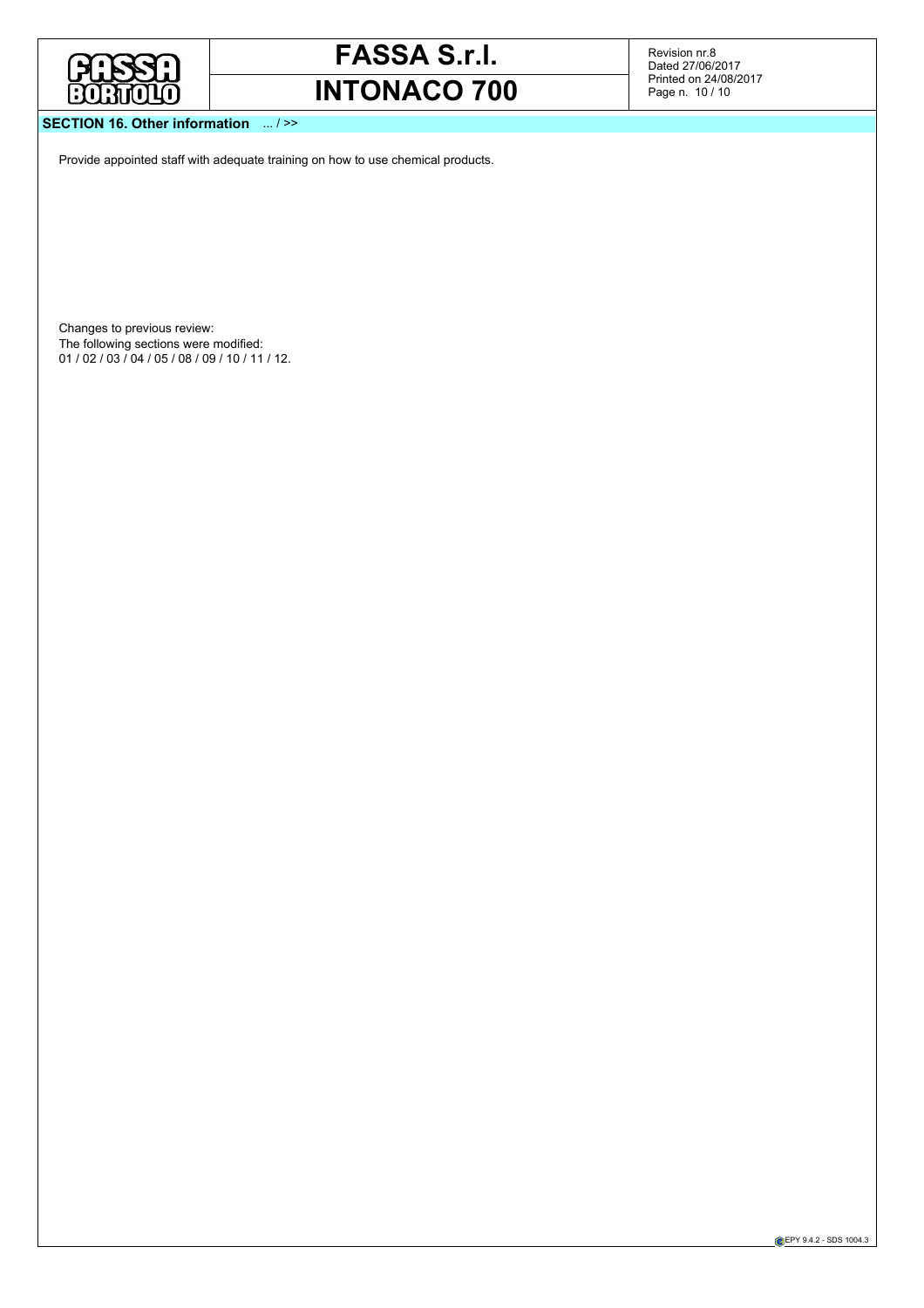

### **Revision date: 12/2010 Printing Date: 12/2010**

## **EXPOSURE SCENARIOS**

The current document includes all relevant occupational and environmental exposure scenarios (ES) for the production and use of natural hydraulic lime (NHL) as required under the REACH Regulation (Regulation (EC) No 1907/2006). For the development of the ES the Regulation and the relevant REACH Guidance have been considered. For the description of the covered uses and processes, the "R.12 – Use descriptor system" guidance (Version: 2, March 2010, ECHA-2010-G-05-EN), for the description and implementation of risk management measures (RMM) the "R.13 – Risk management measures" guidance (Version: 1.1, May 2008), for the occupational exposure estimation the "R.14 – Occupational exposure estimation" guidance (Version: 2, May 2010, ECHA-2010-G-09-EN) and for the actual environmental exposure assessment the "R.16 – Environmental Exposure Assessment" (Version: 2, May 2010, ECHA-10-G-06-EN) was used.

## **Methodology used for environmental exposure assessment**

The environmental exposure scenarios only address the assessment at the local scale, including municipal sewage treatment plants (STPs) or industrial waste water treatment plants (WWTPs) when applicable, for industrial and professional uses as any effects that might occur is expected to take place on a local scale.

## 1) Professional uses (local scale)

The exposure and risk assessment is only relevant for the aquatic and terrestrial environment. The aquatic effect and risk assessment is determined by the pH effect. Nevertheless, the classical risk characterisation ratio (RCR), based on PEC (predicted environmental concentration) and PNEC (predicted no effect concentration) is calculated. The professional uses on a local scale refer to applications on agricultural or urban soil. The environmental exposure is assessed based on data and a modelling tool. The modelling FOCUS/ Exposit tool is used to assess terrestrial and aquatic exposure (typically conceived for biocidal applications).

Details and scaling approach indications are reported in the specific scenarios.

## **Methodology used for occupational exposure assessment**

By definition an exposure scenario (ES) has to describe under which operational conditions (OC) and risk management measure (RMMs) the substance can be handled safely. This is demonstrated if the estimated exposure level is below the respective derived no-effect level (DNEL), which is expressed in the risk characterisation ratio (RCR). For workers, the repeated dose DNEL for inhalation as well as the acute DNEL for inhalation are based on the respective recommendations of the scientific committee on occupational exposure limits (SCOEL) being 1 mg/m<sup>3</sup> and 4 mg/m<sup>3</sup>, respectively.

In cases where neither measured data nor analogous data are available, occupational exposure is assessed with the aid of a modelling tool. At the first tier screening level, the MEASE tool (http://www.ebrc.de/mease.html) is used to assess inhalation exposure according to the ECHA guidance (R.14).

Since the SCOEL recommendation refers to respirable dust while the exposure estimates in MEASE reflect the inhalable fraction, an additional safety margin is inherently included in the exposure scenarios below when MEASE has been used to derive exposure estimates.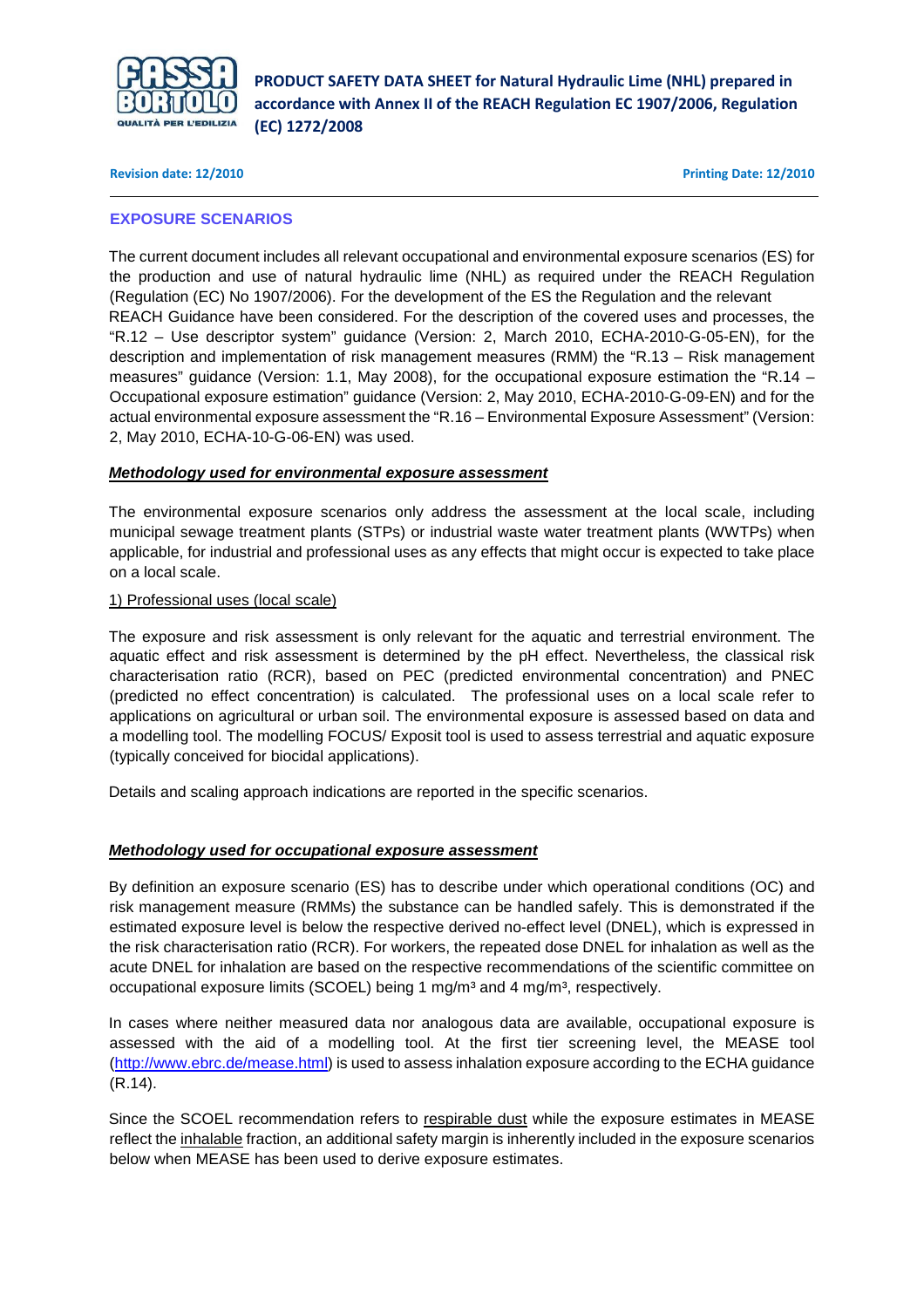

### **Revision date: 12/2010 Printing Date: 12/2010**

## **Methodology used for consumer exposure assessment**

By definition an ES has to describe under which conditions the substances, preparation or articles can be handled safely. In cases where neither measured data nor analogous data are available, exposure is assessed with the aid of a modelling tool.

For consumers, the repeated dose DNEL for inhalation as well as the acute DNEL for inhalation are based on the respective recommendations of the Scientific Committee on Occupational Exposure Limits  $(SCOEL)$ , being 1 mg/m<sup>3</sup> and 4 mg/m<sup>3</sup>, respectively.

For inhalation exposure to powders the data, derived from van Hemmen (van Hemmen, 1992: Agricultural pesticide exposure data bases for risk assessment. Rev Environ Contam Toxicol. 126: 185.), has been used to calculate the inhalation exposure. The inhalation exposure for consumers is estimated at 15 µg/hr or 0.25 µg/min. For larger tasks the inhalation exposure is expected to be higher. A factor of 10 is suggested when the product amount exceeds 2.5 kg, resulting in the inhalation exposure of 150  $\mu$ g/hr. To convert these values in mg/m<sup>3</sup> a default value of 1.25 m<sup>3</sup>/hr for the breathing volume under light working conditions will be assumed (van Hemmen, 1992) giving 12  $\mu$ g/m<sup>3</sup> for small tasks and 120  $\mu$ g/m<sup>3</sup> for larger tasks.

When the preparation or substance is applied in granular form or as tablets, reduced exposure to dust was assumed. To take this into account if data about particle size distribution and attrition of the granule are lacking, the model for powder formulations is used, assuming a reduction in dust formation by 10 % according to Becks and Falks (Manual for the authorisation of pesticides. Plant protection products. Chapter 4 Human toxicology; risk operator, worker and bystander, version 1.0., 2006).

For dermal exposure and exposure to the eye a qualitative approach has been followed, as no DNEL could be derived for this route due to the irritating properties of calcium oxide. Oral exposure was not assessed as this is not a foreseeable route of exposure regarding the uses addressed.

Since the SCOEL recommendation refers to respirable dust while the exposure estimates by the model from van Hemmen reflect the inhalable fraction, an additional safety margin is inherently included in the exposure scenarios below, i.e. the exposure estimates are very conservative.

The exposure assessment of natural hydraulic lime professional and industrial and consumer use is performed and organized. An overview of the scenarios and the coverage of substance life cycle is presented in Table 1.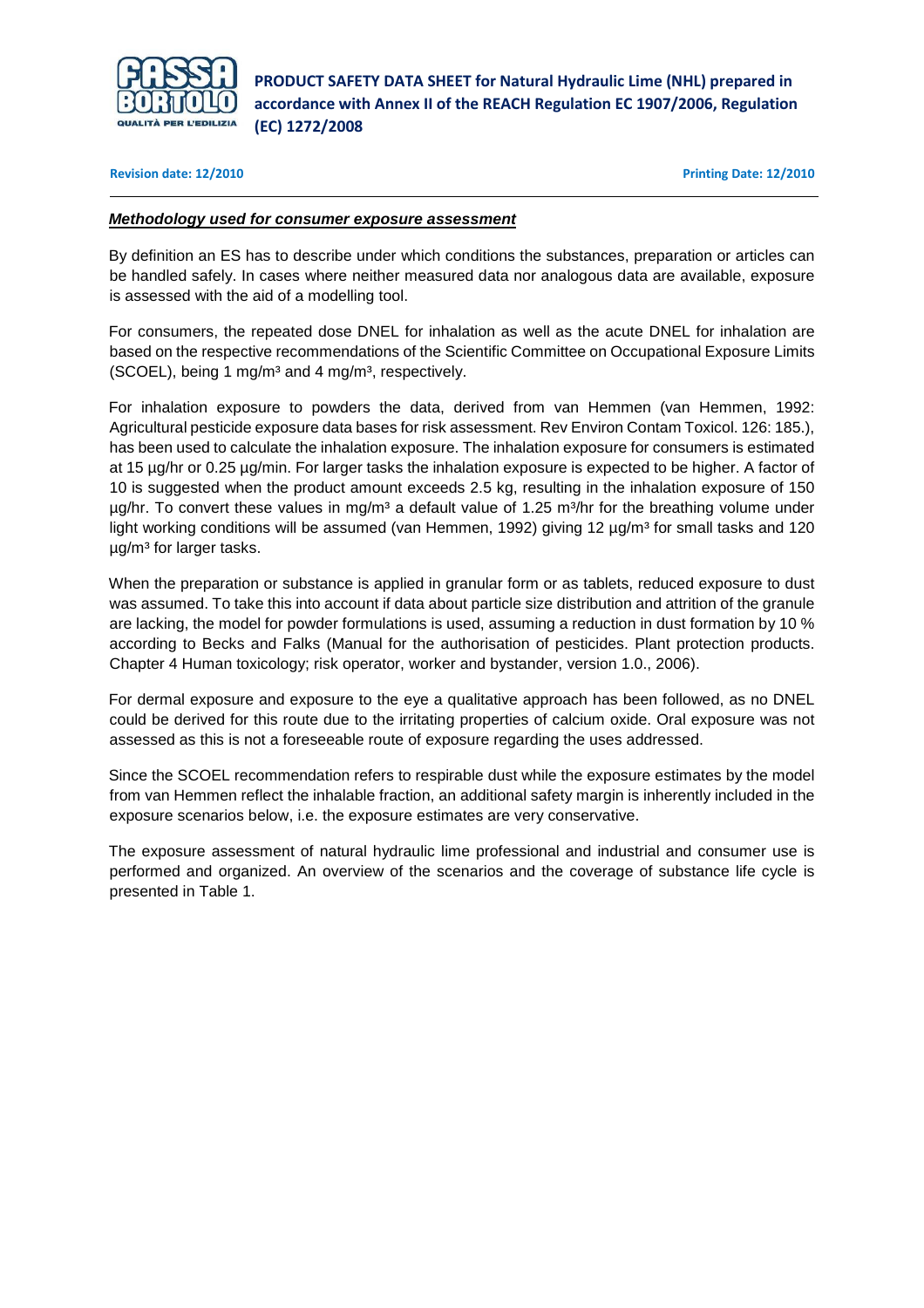

### **Revision date: 12/2010**

**Printing Date: 12/2010**

## Table 1: Overview on exposure scenarios and coverage of substance life cycle

| <b>ES</b><br>number | <b>Exposure</b><br>scenario title                                                                | Manufacture | <b>Identified</b><br><b>uses</b> |         | <b>Resulting</b><br>life cycle<br>stage |                                      | Identified                      |                                                                                                  |                                                                                                                                                       |                                                                                                                 |                                          |                                                                      |
|---------------------|--------------------------------------------------------------------------------------------------|-------------|----------------------------------|---------|-----------------------------------------|--------------------------------------|---------------------------------|--------------------------------------------------------------------------------------------------|-------------------------------------------------------------------------------------------------------------------------------------------------------|-----------------------------------------------------------------------------------------------------------------|------------------------------------------|----------------------------------------------------------------------|
|                     |                                                                                                  |             | Formulation                      | End use | Consume                                 | <b>Service life</b><br>for articles) | $\overline{c}$<br>Linked<br>Use | category (SU)                                                                                    | Sector of use Chemical Product<br>category (PC)                                                                                                       | <b>Process</b><br>category<br>(PROC)                                                                            | <b>Article</b><br>category<br>(AC)       | <b>Environmental</b><br>release<br>category (ERC)                    |
| 9.1                 | Manufacture<br>and industrial<br>uses of<br>aqueous<br>solutions of lime<br>substances           | X           | $\sf X$                          | $\sf X$ |                                         | $\mathsf{X}$                         |                                 | 3; 1, 2a, 2b, 4, 5, 6a,<br>6b, 7, 8, 9, 10, 11, 12,<br>13, 14, 15, 16, 17, 18,<br>19, 20, 23, 24 | 1, 2, 3, 7, 8, 9a, 9b, 11, 12,<br>13, 14, 15, 16, 17, 18, 19,<br>20, 21, 23, 24, 25, 26, 27,<br>28, 29, 30, 31, 32, 33, 34,<br>35, 36, 37, 38, 39, 40 | 1, 2, 3, 4, 5, 7,<br>8a, 8b, 9, 10, 12,<br>13, 14, 15, 16,<br>17, 18, 19                                        | 1, 2, 3, 4, 5,<br>6, 7, 8, 10,<br>11, 13 | 1, 2, 3, 4, 5, 6a, 6b, 6c,<br>6d, 7, 12a, 12b, 10a,<br>10b, 11a, 11b |
| 9.2                 | Manufacture<br>and industrial<br>uses of low<br>dusty<br>solids/powders<br>of lime<br>substances | $\sf X$     | X                                | X       |                                         | $\sf X$                              | $\overline{2}$                  | 3; 1, 2a, 2b, 4, 5, 6a,<br>6b, 7, 8, 9, 10, 11, 12,<br>13, 14, 15, 16, 17, 18,<br>19, 20, 23, 24 | 1, 2, 3, 7, 8, 9a, 9b, 11, 12,<br>13, 14, 15, 16, 17, 18, 19,<br>20, 21, 23, 24, 25, 26, 27,<br>28, 29, 30, 31, 32, 33, 34,<br>35, 36, 37, 38, 39, 40 | 1, 2, 3, 4, 5, 6, 7,<br>8a, 8b, 9, 10, 13,<br>14, 15, 16, 17,<br>18, 19, 21, 22,<br>23, 24, 25, 26,<br>27a, 27b | 1, 2, 3, 4, 5,<br>6, 7, 8, 10,<br>11, 13 | 1, 2, 3, 4, 5, 6a, 6b, 6c,<br>6d, 7, 12a, 12b, 10a,<br>10b, 11a, 11b |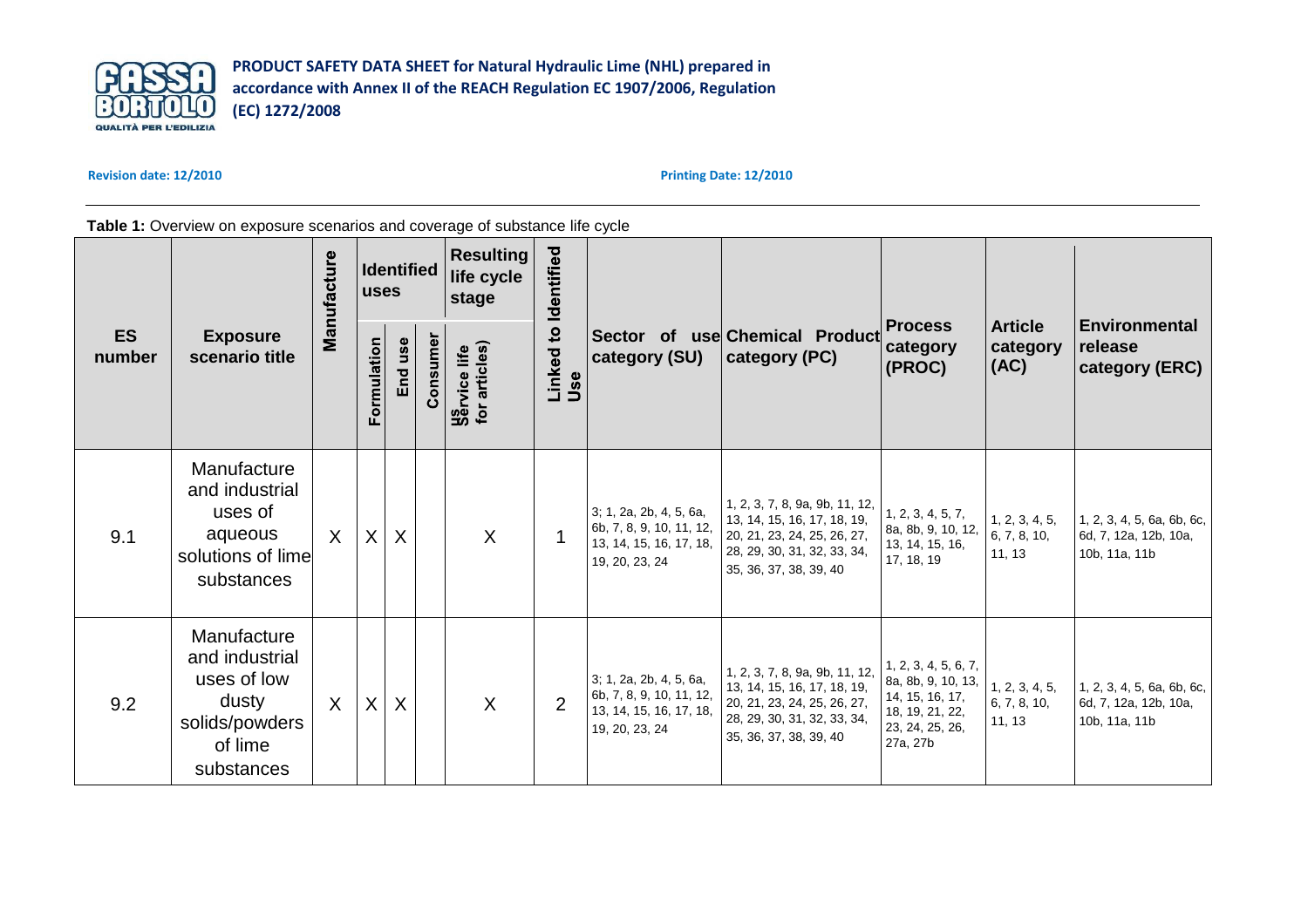

## **Revision date: 12/2010**

| <b>ES</b><br>number | <b>Exposure</b><br>scenario title                                                                   | Manufacture  | Identified<br><b>uses</b> |         |          | <b>Resulting</b><br>life cycle<br>stage | Identified       |                                                                                                  |                                                                                                                                                       |                                                                                                                      |                                          |                                                                      |
|---------------------|-----------------------------------------------------------------------------------------------------|--------------|---------------------------|---------|----------|-----------------------------------------|------------------|--------------------------------------------------------------------------------------------------|-------------------------------------------------------------------------------------------------------------------------------------------------------|----------------------------------------------------------------------------------------------------------------------|------------------------------------------|----------------------------------------------------------------------|
|                     |                                                                                                     |              | Formulation               | End use | Consumer | <b>Service life</b><br>for articles)    | Linked to<br>Use | category (SU)                                                                                    | Sector of use Chemical Product<br>category (PC)                                                                                                       | <b>Process</b><br>category<br>(PROC)                                                                                 | <b>Article</b><br>category<br> (AC)      | <b>Environmental</b><br>release<br>category (ERC)                    |
| 9.3                 | Manufacture<br>and industrial<br>uses of medium<br>dusty<br>solids/powders<br>of lime<br>substances | $\mathsf{X}$ | $\mathsf{X}$              | $\sf X$ |          | $\overline{X}$                          | 3                | 3; 1, 2a, 2b, 4, 5, 6a,<br>6b, 7, 8, 9, 10, 11, 12,<br>13, 14, 15, 16, 17, 18,<br>19, 20, 23, 24 | 1, 2, 3, 7, 8, 9a, 9b, 11, 12,<br>13, 14, 15, 16, 17, 18, 19,<br>20, 21, 23, 24, 25, 26, 27,<br>28, 29, 30, 31, 32, 33, 34,<br>35, 36, 37, 38, 39, 40 | 1, 2, 3, 4, 5, 7,<br>8a, 8b, 9, 10, 13,<br>14, 15, 16, 17,<br>18, 19, 22, 23,<br>24, 25, 26, 27a,<br>27 <sub>b</sub> | 1, 2, 3, 4, 5,<br>6, 7, 8, 10,<br>11, 13 | 1, 2, 3, 4, 5, 6a, 6b, 6c,<br>6d, 7, 12a, 12b, 10a,<br>10b, 11a, 11b |
| 9.4                 | Manufacture<br>and industrial<br>uses of high<br>dusty<br>solids/powders<br>of lime<br>substances   | $\sf X$      | X                         | $\sf X$ |          | X                                       | 4                | 3; 1, 2a, 2b, 4, 5, 6a,<br>6b, 7, 8, 9, 10, 11, 12,<br>13, 14, 15, 16, 17, 18,<br>19, 20, 23, 24 | 1, 2, 3, 7, 8, 9a, 9b, 11, 12,<br>13, 14, 15, 16, 17, 18, 19,<br>20, 21, 23, 24, 25, 26, 27,<br>28, 29, 30, 31, 32, 33, 34,<br>35, 36, 37, 38, 39, 40 | 1, 2, 3, 4, 5, 7,<br>8a, 8b, 9, 10, 13,<br>14, 15, 16, 17,<br>18, 19, 22, 23,<br>24, 25, 26, 27a,<br>27 <sub>b</sub> | 1, 2, 3, 4, 5,<br>6, 7, 8, 10,<br>11, 13 | 1, 2, 3, 4, 5, 6a, 6b, 6c,<br>6d, 7, 12a, 12b, 10a,<br>11a           |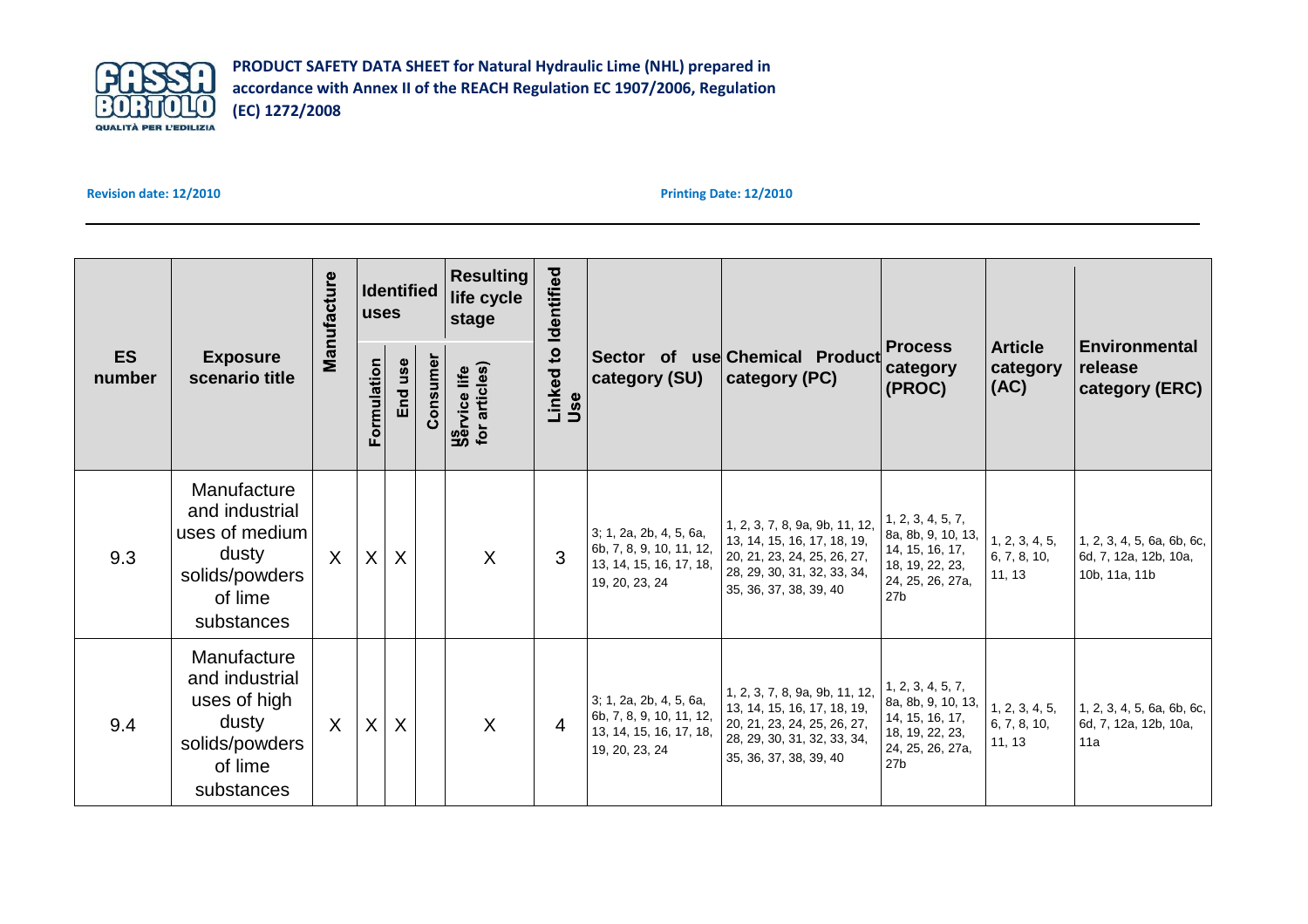

## **Revision date: 12/2010**

| <b>ES</b><br>number | <b>Exposure</b><br>scenario title                                                               | Manufacture |             | <b>Identified</b><br><b>luses</b> |         | Identified<br><b>Resulting</b><br>life cycle<br>stage |                                   |                                                                                                  |                                                                                                                                                       |                                                                                                                 |                                                   |                                                                      |
|---------------------|-------------------------------------------------------------------------------------------------|-------------|-------------|-----------------------------------|---------|-------------------------------------------------------|-----------------------------------|--------------------------------------------------------------------------------------------------|-------------------------------------------------------------------------------------------------------------------------------------------------------|-----------------------------------------------------------------------------------------------------------------|---------------------------------------------------|----------------------------------------------------------------------|
|                     |                                                                                                 |             | Formulation | End use                           | Consume | <b>Service life</b><br>for articles)                  | Linked to<br>category (SU)<br>Use | Sector of use Chemical Product<br>category (PC)                                                  | <b>Process</b><br>category<br>$ $ (PROC)                                                                                                              | <b>Article</b><br>category<br>(AC)                                                                              | <b>Environmental</b><br>release<br>category (ERC) |                                                                      |
| 9.5                 | Manufacture<br>and industrial<br>uses of<br>massive<br>objects<br>containing lime<br>substances | $\sf X$     | X           | $\sf X$                           |         | $\sf X$                                               | 5                                 | 3; 1, 2a, 2b, 4, 5, 6a,<br>6b, 7, 8, 9, 10, 11, 12,<br>13, 14, 15, 16, 17, 18,<br>19, 20, 23, 24 | 1, 2, 3, 7, 8, 9a, 9b, 11, 12,<br>13, 14, 15, 16, 17, 18, 19,<br>20, 21, 23, 24, 25, 26, 27,<br>28, 29, 30, 31, 32, 33, 34,<br>35, 36, 37, 38, 39, 40 | 6, 14, 21, 22, 23,<br>24, 25                                                                                    | 1, 2, 3, 4, 5,<br>6, 7, 8, 10,<br>11, 13          | 1, 2, 3, 4, 5, 6a, 6b, 6c,<br>6d, 7, 12a, 12b, 10a,<br>10b, 11a, 11b |
| 9.6                 | Professional<br>uses of<br>aqueous<br>solutions of lime<br>substances                           |             | X           | X                                 |         | $\sf X$                                               | 6                                 | 22; 1, 5, 6a, 6b, 7, 10,<br>11, 12, 13, 16, 17, 18,<br>19, 20, 23, 24                            | 1, 2, 3, 7, 8, 9a, 9b, 11, 12,<br>13, 14, 15, 16, 17, 18, 19,<br>20, 21, 23, 24, 25, 26, 27,<br>28, 29, 30, 31, 32, 33, 34,<br>35, 36, 37, 38, 39, 40 | $\vert$ 2, 3, 4, 5, 8a, 8b, $\vert$ 1, 2, 3, 4, 5,<br>$\vert$ 9, 10, 12, 13, 15, 6, 7, 8, 10,<br>16, 17, 18, 19 | 11, 13                                            | 2, 8a, 8b, 8c, 8d, 8e, 8f                                            |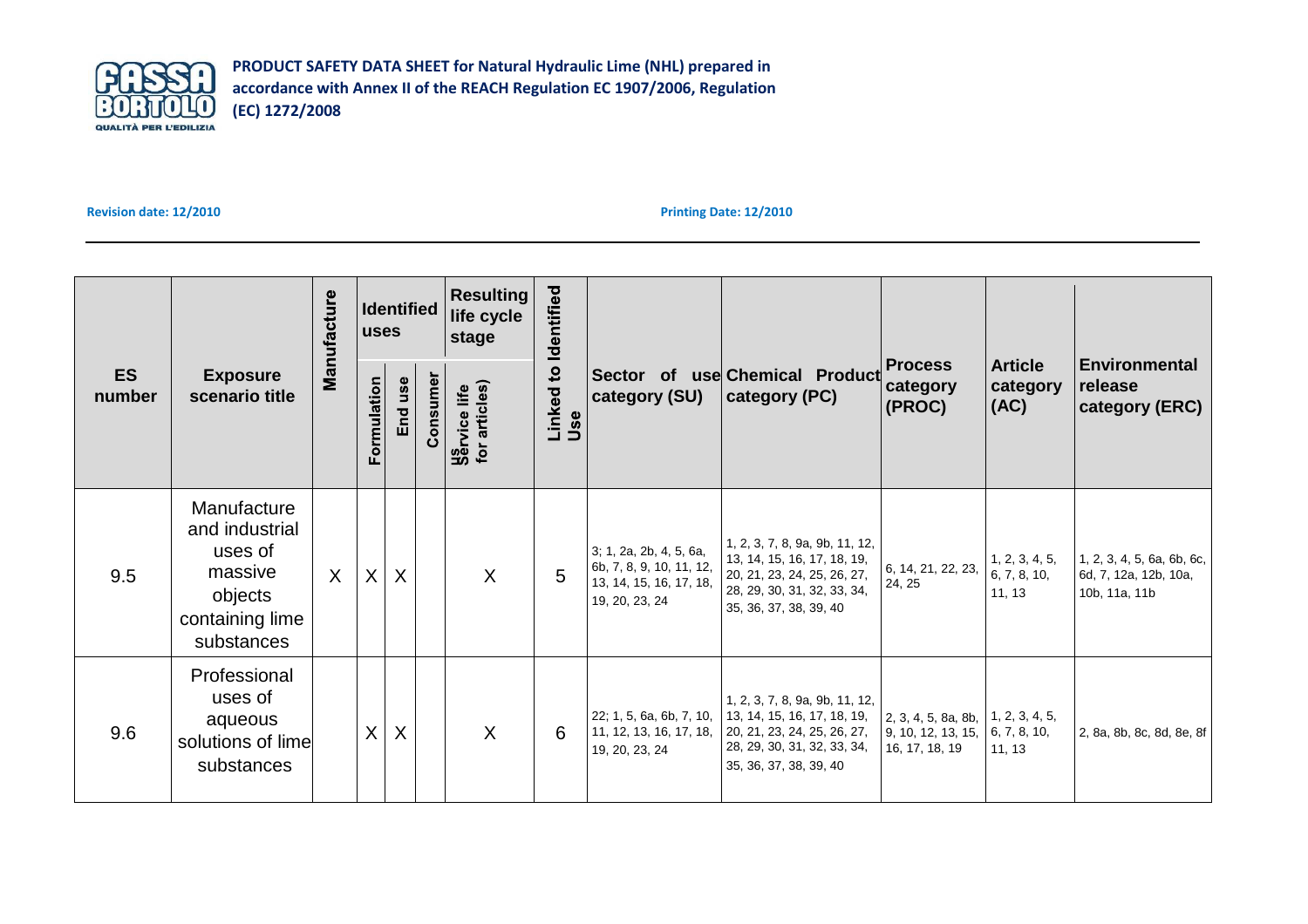

**Revision date: 12/2010**

| <b>ES</b><br>number | <b>Exposure</b><br>scenario title                                                  | Manufacture | Identified<br><b>uses</b> |         |          | Identified<br><b>Resulting</b><br>life cycle<br>stage |                    |                                                                       |                                                                                                                                                       |                                                                        |                                          |                                                   |
|---------------------|------------------------------------------------------------------------------------|-------------|---------------------------|---------|----------|-------------------------------------------------------|--------------------|-----------------------------------------------------------------------|-------------------------------------------------------------------------------------------------------------------------------------------------------|------------------------------------------------------------------------|------------------------------------------|---------------------------------------------------|
|                     |                                                                                    |             | Formulation               | End use | Consumer | <b>Service life</b><br>for articles)                  | Linked to I<br>Use | category (SU)                                                         | Sector of use Chemical Product<br>category (PC)                                                                                                       | <b>Process</b><br>category<br>(PROC)                                   | <b>Article</b><br>category<br>(AC)       | <b>Environmental</b><br>release<br>category (ERC) |
| 9.7                 | Professional<br>uses of low<br>dusty<br>solids/powders<br>of lime<br>substances    |             | X                         | $\sf X$ |          | $\overline{X}$                                        | $\overline{7}$     | 22; 1, 5, 6a, 6b, 7, 10,<br>11, 12, 13, 16, 17, 18,<br>19, 20, 23, 24 | 1, 2, 3, 7, 8, 9a, 9b, 11, 12,<br>13, 14, 15, 16, 17, 18, 19,<br>20, 21, 23, 24, 25, 26, 27,<br>28, 29, 30, 31, 32, 33, 34,<br>35, 36, 37, 38, 39, 40 | 2, 3, 4, 5, 8a, 8b,<br>9, 10, 13, 15, 16,<br>17, 18, 19, 21,<br>25, 26 | 1, 2, 3, 4, 5,<br>6, 7, 8, 10,<br>11, 13 | 2, 8a, 8b, 8c, 8d, 8e, 8f                         |
| 9.8                 | Professional<br>uses of medium<br>dusty<br>solids/powders<br>of lime<br>substances |             | X                         | $\sf X$ |          | $\mathsf{X}$                                          | 8                  | 22; 1, 5, 6a, 6b, 7, 10,<br>11, 12, 13, 16, 17, 18,<br>19, 20, 23, 24 | 1, 2, 3, 7, 8, 9a, 9b, 11, 12,<br>13, 14, 15, 16, 17, 18, 19,<br>20, 21, 23, 24, 25, 26, 27,<br>28, 29, 30, 31, 32, 33, 34,<br>35, 36, 37, 38, 39, 40 | 2, 3, 4, 5, 8a, 8b,<br>9, 10, 13, 15, 16,<br>17, 18, 19, 25,<br>26     | 1, 2, 3, 4, 5,<br>6, 7, 8, 10,<br>11, 13 | 2, 8a, 8b, 8c, 8d, 8e,<br>8f, 9a, 9b              |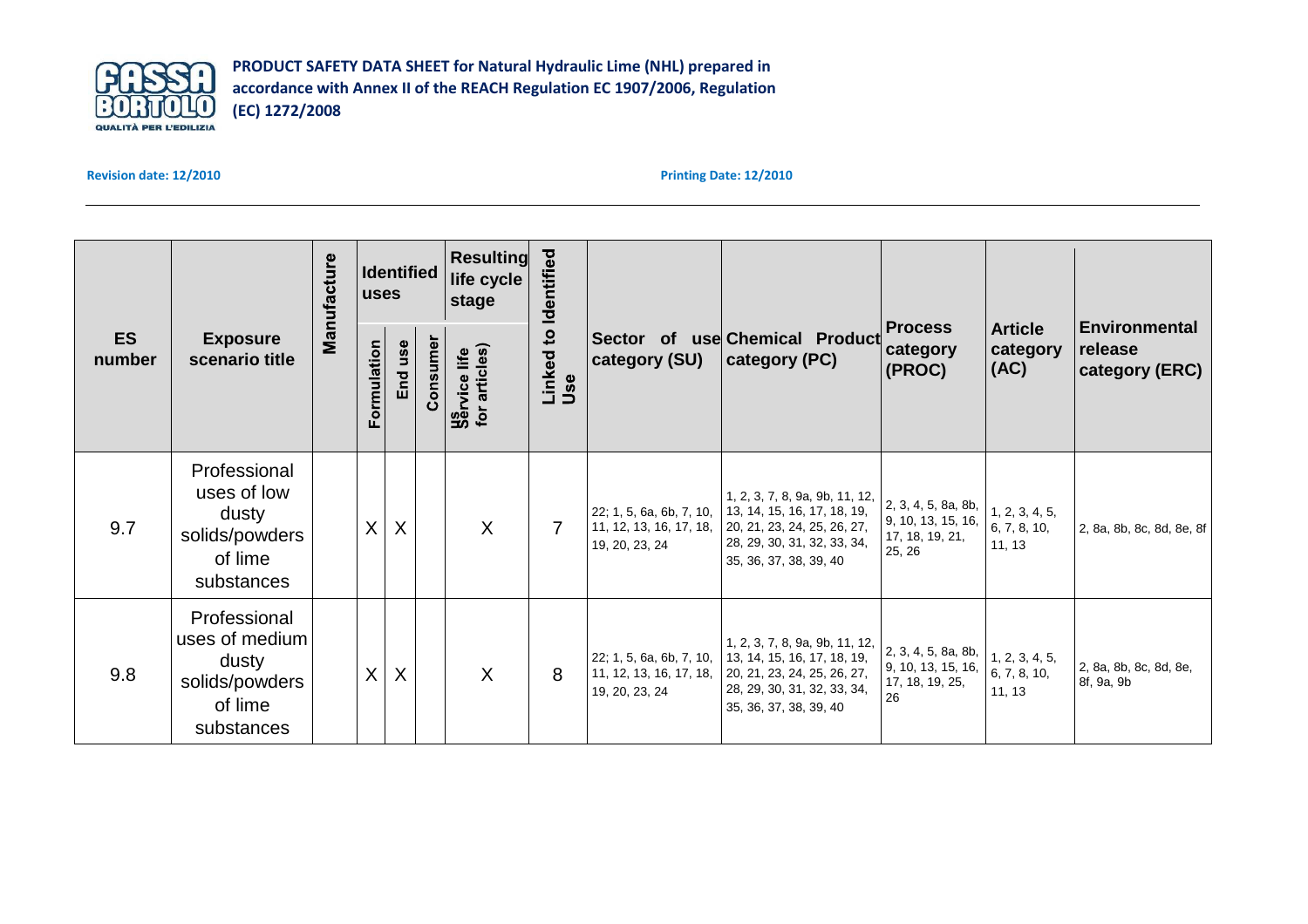

**Revision date: 12/2010**

|                     |                                                                                  | Manufacture | <b>uses</b> | Identified |          | <b>Resulting</b><br>life cycle<br>stage |                             |                                                                       |                                                                                                                                                       | <b>Process</b>                                                     | <b>Article</b>                           | <b>Environmental</b>                   |
|---------------------|----------------------------------------------------------------------------------|-------------|-------------|------------|----------|-----------------------------------------|-----------------------------|-----------------------------------------------------------------------|-------------------------------------------------------------------------------------------------------------------------------------------------------|--------------------------------------------------------------------|------------------------------------------|----------------------------------------|
| <b>ES</b><br>number | <b>Exposure</b><br>scenario title                                                |             | Formulation | End use    | Consumer | <b>Sarvice life</b><br>for articles)    | Linked to Identified<br>Use | category (SU)                                                         | Sector of use Chemical Product<br>category (PC)                                                                                                       | category<br>(PROC)                                                 | category<br> (AC)                        | release<br>category (ERC)              |
| 9.9                 | Professional<br>uses of high<br>dusty<br>solids/powders<br>of lime<br>substances |             | X           | X          |          | $\sf X$                                 | 9                           | 22; 1, 5, 6a, 6b, 7, 10,<br>11, 12, 13, 16, 17, 18,<br>19, 20, 23, 24 | 1, 2, 3, 7, 8, 9a, 9b, 11, 12,<br>13, 14, 15, 16, 17, 18, 19,<br>20, 21, 23, 24, 25, 26, 27,<br>28, 29, 30, 31, 32, 33, 34,<br>35, 36, 37, 38, 39, 40 | 2, 3, 4, 5, 8a, 8b,<br>9, 10, 13, 15, 16,<br>17, 18, 19, 25,<br>26 | 1, 2, 3, 4, 5,<br>6, 7, 8, 10,<br>11, 13 | 2, 8a, 8b, 8c, 8d, 8e, 8f              |
| 9.10                | Professional<br>use of lime<br>substances in<br>soil treatment                   |             | X           | $\sf X$    |          |                                         | 10                          | 22                                                                    | 9b                                                                                                                                                    | 5, 8b, 11, 26                                                      |                                          | 2, 8a, 8b, 8c, 8d, 8e, 8f              |
| 9.11                | Professional<br>uses of<br>articles/contain<br>ers containing<br>lime substances |             |             | $\sf X$    |          | $\sf X$                                 | 11                          | 22; 1, 5, 6a, 6b, 7, 10,<br>11, 12, 13, 16, 17, 18,<br>19, 20, 23, 24 |                                                                                                                                                       | 0, 21, 24, 25                                                      | 1, 2, 3, 4, 5,<br>6, 7, 8, 10,<br>11, 13 | 10a, 11a, 11b, 12a,<br>12 <sub>b</sub> |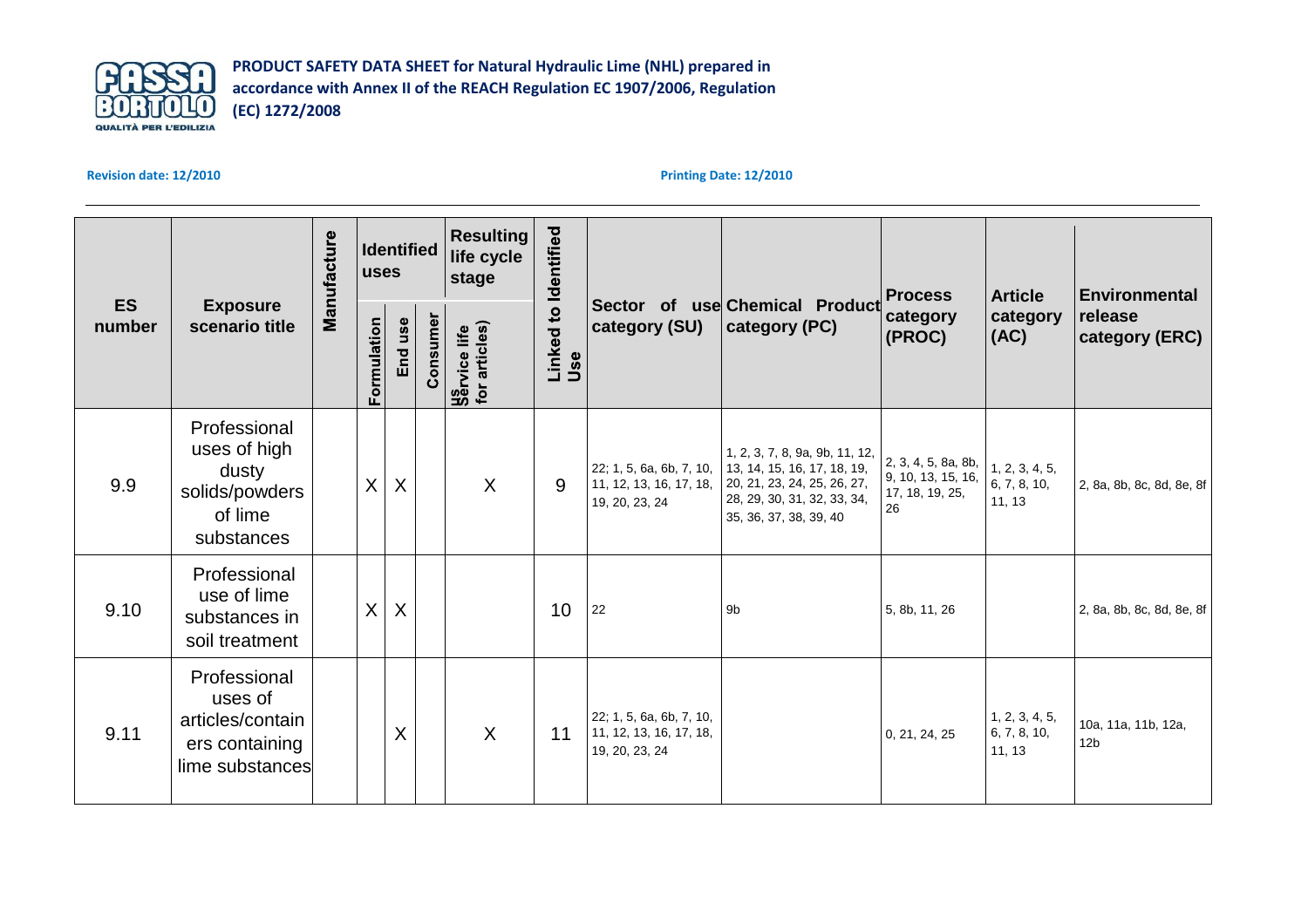

**Version: 1.0/EN** 

**Revision date: 12/2010**

|                     |                                                                   | Manufacture | <b>Identified</b><br>luses |            |          | <b>Resulting</b><br>life cycle<br>stage     | Identified                               |               | Sector of use Chemical Product<br>category (PC) | <b>Process</b><br>category<br>(PROC) | <b>Article</b><br>category<br> (AC) |                                                   |
|---------------------|-------------------------------------------------------------------|-------------|----------------------------|------------|----------|---------------------------------------------|------------------------------------------|---------------|-------------------------------------------------|--------------------------------------|-------------------------------------|---------------------------------------------------|
| <b>ES</b><br>number | <b>Exposure</b><br>scenario title                                 |             | ormulation<br>ш.           | use<br>End | Consumer | articles)<br>life<br><b>Us</b><br>for artic | $\overline{\mathbf{c}}$<br>Linked<br>Use | category (SU) |                                                 |                                      |                                     | <b>Environmental</b><br>release<br>category (ERC) |
| 9.12                | Consumer use<br>of building and<br>construction<br>material (DIY) |             |                            |            | X        |                                             | X                                        |               |                                                 |                                      |                                     | 8                                                 |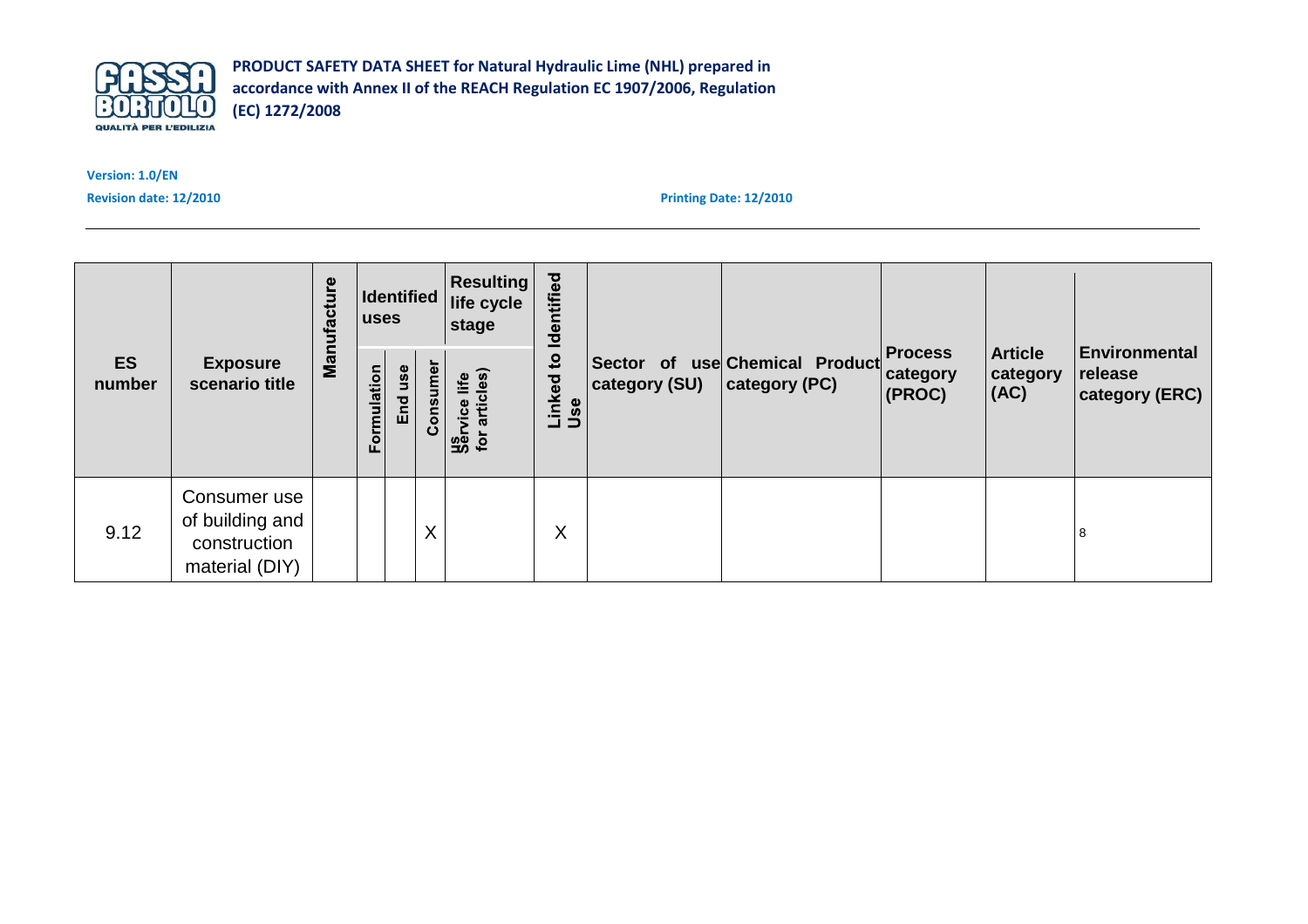

**Revision date: 12/2010 Printing Date: 12/2010**

## **ES number 9.9: Professional uses of high dusty solids/powders of lime substances**

|                                                      | <b>Exposure Scenario Format (1) addressing uses carried out by workers</b>                                                                                                                                                                                                                                                                                                                                                                         |                                                                                                                                                  |  |  |  |  |  |
|------------------------------------------------------|----------------------------------------------------------------------------------------------------------------------------------------------------------------------------------------------------------------------------------------------------------------------------------------------------------------------------------------------------------------------------------------------------------------------------------------------------|--------------------------------------------------------------------------------------------------------------------------------------------------|--|--|--|--|--|
| 1. Title                                             |                                                                                                                                                                                                                                                                                                                                                                                                                                                    |                                                                                                                                                  |  |  |  |  |  |
| <b>Free short title</b>                              | Professional uses of high dusty solids/powders of lime substances                                                                                                                                                                                                                                                                                                                                                                                  |                                                                                                                                                  |  |  |  |  |  |
| <b>Systematic title based</b><br>on use descriptor   | SU22, SU1, SU5, SU6a, SU6b, SU7, SU10, SU11, SU12, SU13, SU16, SU17, SU18, SU19, SU20,<br>SU23, SU24<br>PC1, PC2, PC3, PC7, PC8, PC9a, PC9b, PC11, PC12, PC13, PC14, PC15, PC16, PC17, PC18,<br>PC19, PC20, PC21, PC23, PC24, PC25, PC26, PC27, PC28, PC29, PC30, PC31, PC32, PC33,<br>PC34, PC35, PC36, PC37, PC39, PC40<br>AC1, AC2, AC3, AC4, AC5, AC6, AC7, AC8, AC10, AC11, AC13<br>(appropriate PROCs and ERCs are given in Section 2 below) |                                                                                                                                                  |  |  |  |  |  |
| Processes, tasks                                     |                                                                                                                                                                                                                                                                                                                                                                                                                                                    |                                                                                                                                                  |  |  |  |  |  |
| and/or activities<br>covered                         |                                                                                                                                                                                                                                                                                                                                                                                                                                                    | Processes, tasks and/or activities covered are described in Section 2 below.                                                                     |  |  |  |  |  |
| <b>Assessment Method</b>                             |                                                                                                                                                                                                                                                                                                                                                                                                                                                    | The assessment of inhalation exposure is based on the exposure estimation tool MEASE. The<br>environmental assessment is based on FOCUS-Exposit. |  |  |  |  |  |
|                                                      | 2. Operational conditions and risk management measures                                                                                                                                                                                                                                                                                                                                                                                             |                                                                                                                                                  |  |  |  |  |  |
| <b>PROC/ERC</b>                                      | <b>REACH definition</b>                                                                                                                                                                                                                                                                                                                                                                                                                            | <b>Involved tasks</b>                                                                                                                            |  |  |  |  |  |
| PROC <sub>2</sub>                                    | Use in closed, continuous process with occasional<br>controlled exposure                                                                                                                                                                                                                                                                                                                                                                           |                                                                                                                                                  |  |  |  |  |  |
| <b>PROC3</b>                                         | Use in closed batch process (synthesis or<br>formulation)                                                                                                                                                                                                                                                                                                                                                                                          |                                                                                                                                                  |  |  |  |  |  |
| <b>PROC4</b>                                         | Use in batch and other process (synthesis) where<br>opportunity for exposure arises                                                                                                                                                                                                                                                                                                                                                                |                                                                                                                                                  |  |  |  |  |  |
| PROC <sub>5</sub>                                    | Mixing or blending in batch processes for<br>formulation of preparations and articles<br>(multistage and/or significant contact)                                                                                                                                                                                                                                                                                                                   |                                                                                                                                                  |  |  |  |  |  |
| PROC 8a                                              | Transfer of substance or preparation<br>(charging/discharging) from/to vessels/large<br>containers at non-dedicated facilities                                                                                                                                                                                                                                                                                                                     |                                                                                                                                                  |  |  |  |  |  |
| PROC <sub>8b</sub>                                   | Transfer of substance or preparation (charging/<br>discharging) from/to vessels/large containers at<br>dedicated facilities                                                                                                                                                                                                                                                                                                                        |                                                                                                                                                  |  |  |  |  |  |
| <b>PROC9</b>                                         | Transfer of substance or preparation into small<br>containers (dedicated filling line, including<br>weighing)                                                                                                                                                                                                                                                                                                                                      |                                                                                                                                                  |  |  |  |  |  |
| <b>PROC 10</b>                                       | Roller application or brushing                                                                                                                                                                                                                                                                                                                                                                                                                     | Further information is provided in the ECHA<br>Guidance on information requirements and                                                          |  |  |  |  |  |
| <b>PROC 11</b>                                       | Non industrial spraying                                                                                                                                                                                                                                                                                                                                                                                                                            | chemical safety assessment, Chapter R.12: Use<br>descriptor system (ECHA-2010-G-05-EN).                                                          |  |  |  |  |  |
| <b>PROC 13</b>                                       | Treatment of articles by dipping and pouring                                                                                                                                                                                                                                                                                                                                                                                                       |                                                                                                                                                  |  |  |  |  |  |
| <b>PROC 15</b>                                       | Use as laboratory reagent                                                                                                                                                                                                                                                                                                                                                                                                                          |                                                                                                                                                  |  |  |  |  |  |
| PROC 16                                              | Using material as fuel sources, limited exposure to<br>unburned product to be expected                                                                                                                                                                                                                                                                                                                                                             |                                                                                                                                                  |  |  |  |  |  |
| <b>PROC 17</b>                                       | Lubrication at high energy conditions and in partly<br>open process                                                                                                                                                                                                                                                                                                                                                                                |                                                                                                                                                  |  |  |  |  |  |
| <b>PROC 18</b>                                       | Greasing at high energy conditions                                                                                                                                                                                                                                                                                                                                                                                                                 |                                                                                                                                                  |  |  |  |  |  |
| <b>PROC 19</b>                                       | Hand-mixing with intimate contact and only PPE<br>available                                                                                                                                                                                                                                                                                                                                                                                        |                                                                                                                                                  |  |  |  |  |  |
| <b>PROC 25</b>                                       | Other hot work operations with metals                                                                                                                                                                                                                                                                                                                                                                                                              |                                                                                                                                                  |  |  |  |  |  |
| PROC 26                                              | Handling of solid inorganic substances at ambient<br>temperature                                                                                                                                                                                                                                                                                                                                                                                   |                                                                                                                                                  |  |  |  |  |  |
| ERC2, ERC8a, ERC8b,<br>ERC8c, ERC8d,<br>ERC8e, ERC8f | Wide dispersive indoor and outdoor use of<br>reactive substances or processing aids in open<br>systems                                                                                                                                                                                                                                                                                                                                             |                                                                                                                                                  |  |  |  |  |  |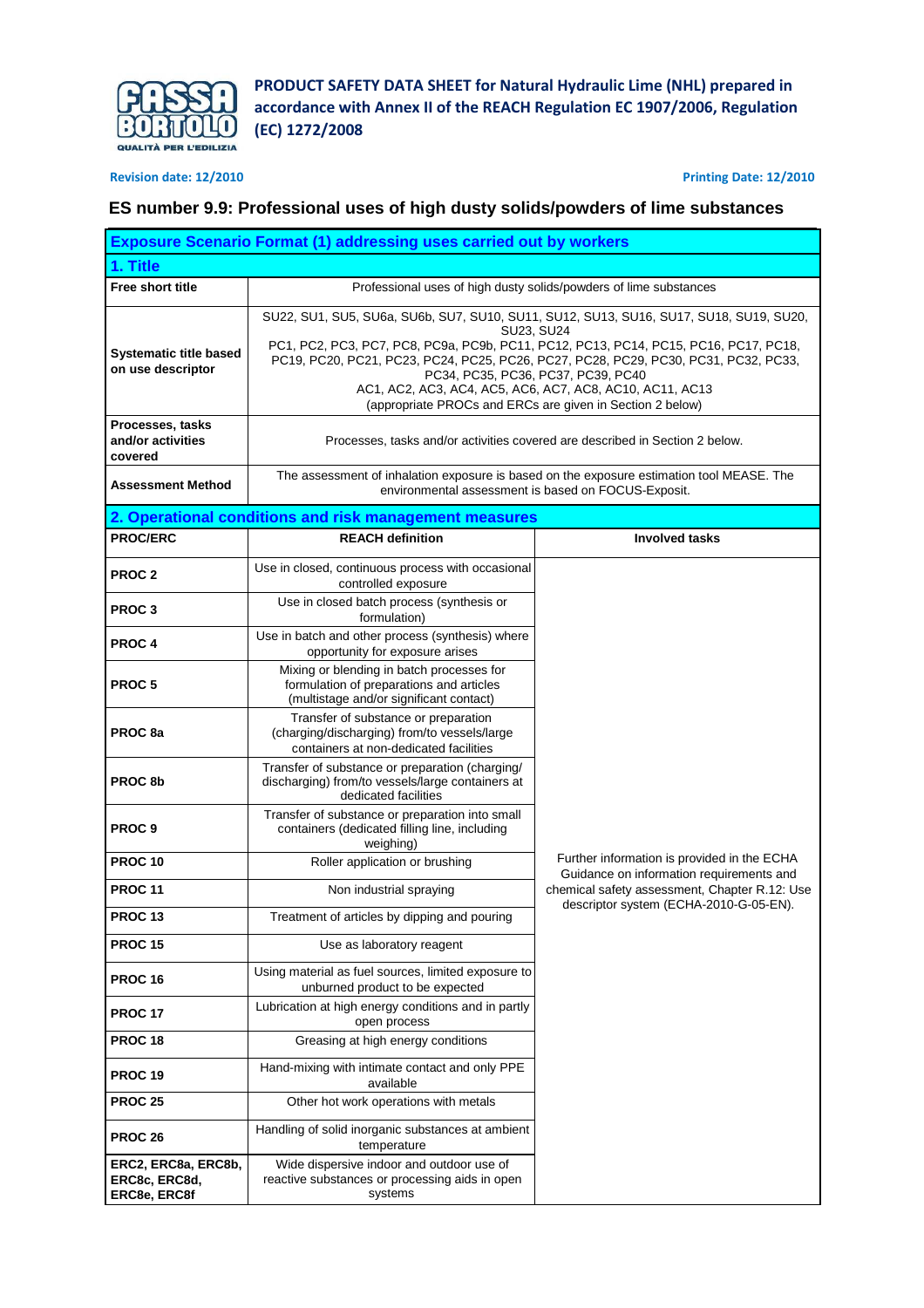

**Revision date: 12/2010 Printing Date: 12/2010**

| 2.1 Control of workers exposure                 |                                                                                                                                                                                                                                                                                                                                                                                                                                                                                                                                                                                                                                           |                                                                                                                                                                                                                                                                                                                                                                                                                                                                                                                                                                                                                                                |                                                 |                                                                    |  |  |  |  |
|-------------------------------------------------|-------------------------------------------------------------------------------------------------------------------------------------------------------------------------------------------------------------------------------------------------------------------------------------------------------------------------------------------------------------------------------------------------------------------------------------------------------------------------------------------------------------------------------------------------------------------------------------------------------------------------------------------|------------------------------------------------------------------------------------------------------------------------------------------------------------------------------------------------------------------------------------------------------------------------------------------------------------------------------------------------------------------------------------------------------------------------------------------------------------------------------------------------------------------------------------------------------------------------------------------------------------------------------------------------|-------------------------------------------------|--------------------------------------------------------------------|--|--|--|--|
| <b>Product characteristic</b>                   |                                                                                                                                                                                                                                                                                                                                                                                                                                                                                                                                                                                                                                           |                                                                                                                                                                                                                                                                                                                                                                                                                                                                                                                                                                                                                                                |                                                 |                                                                    |  |  |  |  |
|                                                 | According to the MEASE approach, the substance-intrinsic emission potential is one of the main exposure determinants. This is<br>reflected by an assignment of a so-called fugacity class in the MEASE tool. For operations conducted with solid substances at<br>ambient temperature the fugacity is based on the dustiness of that substance. Whereas in hot metal operations, fugacity is<br>temperature based, taking into account the process temperature and the melting point of the substance. As a third group, high<br>abrasive tasks are based on the level of abrasion instead of the substance intrinsic emission potential. |                                                                                                                                                                                                                                                                                                                                                                                                                                                                                                                                                                                                                                                |                                                 |                                                                    |  |  |  |  |
| <b>PROC</b>                                     | Use in preparation                                                                                                                                                                                                                                                                                                                                                                                                                                                                                                                                                                                                                        | <b>Content in preparation</b><br><b>Physical form</b><br><b>Emission potential</b>                                                                                                                                                                                                                                                                                                                                                                                                                                                                                                                                                             |                                                 |                                                                    |  |  |  |  |
| <b>All applicable PROCs</b>                     | not restricted                                                                                                                                                                                                                                                                                                                                                                                                                                                                                                                                                                                                                            |                                                                                                                                                                                                                                                                                                                                                                                                                                                                                                                                                                                                                                                | solid/powder                                    | high                                                               |  |  |  |  |
| <b>Amounts used</b>                             |                                                                                                                                                                                                                                                                                                                                                                                                                                                                                                                                                                                                                                           |                                                                                                                                                                                                                                                                                                                                                                                                                                                                                                                                                                                                                                                |                                                 |                                                                    |  |  |  |  |
|                                                 | is the main determinant of the process intrinsic emission potential.                                                                                                                                                                                                                                                                                                                                                                                                                                                                                                                                                                      | The actual tonnage handled per shift is not considered to influence the exposure as such for this scenario. Instead, the<br>combination of the scale of operation (industrial vs. professional) and level of containment/automation (as reflected in the PROC)                                                                                                                                                                                                                                                                                                                                                                                 |                                                 |                                                                    |  |  |  |  |
| <b>Frequency and duration of use/exposure</b>   |                                                                                                                                                                                                                                                                                                                                                                                                                                                                                                                                                                                                                                           |                                                                                                                                                                                                                                                                                                                                                                                                                                                                                                                                                                                                                                                |                                                 |                                                                    |  |  |  |  |
| <b>PROC</b>                                     |                                                                                                                                                                                                                                                                                                                                                                                                                                                                                                                                                                                                                                           | <b>Duration of exposure</b>                                                                                                                                                                                                                                                                                                                                                                                                                                                                                                                                                                                                                    |                                                 |                                                                    |  |  |  |  |
| PROC 4, 5, 8a, 8b, 9, 10,<br>16, 17, 18, 19, 26 |                                                                                                                                                                                                                                                                                                                                                                                                                                                                                                                                                                                                                                           | $\leq$ 240 minutes                                                                                                                                                                                                                                                                                                                                                                                                                                                                                                                                                                                                                             |                                                 |                                                                    |  |  |  |  |
| <b>PROC 11</b>                                  |                                                                                                                                                                                                                                                                                                                                                                                                                                                                                                                                                                                                                                           | $\leq 60$ minutes                                                                                                                                                                                                                                                                                                                                                                                                                                                                                                                                                                                                                              |                                                 |                                                                    |  |  |  |  |
| All other applicable<br><b>PROCs</b>            |                                                                                                                                                                                                                                                                                                                                                                                                                                                                                                                                                                                                                                           | 480 minutes (not restricted)                                                                                                                                                                                                                                                                                                                                                                                                                                                                                                                                                                                                                   |                                                 |                                                                    |  |  |  |  |
|                                                 | Human factors not influenced by risk management                                                                                                                                                                                                                                                                                                                                                                                                                                                                                                                                                                                           |                                                                                                                                                                                                                                                                                                                                                                                                                                                                                                                                                                                                                                                |                                                 |                                                                    |  |  |  |  |
|                                                 |                                                                                                                                                                                                                                                                                                                                                                                                                                                                                                                                                                                                                                           | The shift breathing volume during all process steps reflected in the PROCs is assumed to be 10 m <sup>3</sup> /shift (8 hours).                                                                                                                                                                                                                                                                                                                                                                                                                                                                                                                |                                                 |                                                                    |  |  |  |  |
|                                                 | Other given operational conditions affecting workers exposure                                                                                                                                                                                                                                                                                                                                                                                                                                                                                                                                                                             |                                                                                                                                                                                                                                                                                                                                                                                                                                                                                                                                                                                                                                                |                                                 |                                                                    |  |  |  |  |
|                                                 |                                                                                                                                                                                                                                                                                                                                                                                                                                                                                                                                                                                                                                           | Operational conditions like process temperature and process pressure are not considered relevant for occupational exposure<br>assessment of the conducted processes. In process steps with considerably high temperatures (i.e. PROC 22, 23, 25), the<br>exposure assessment in MEASE is however based on the ratio of process temperature and melting point. As the associated<br>temperatures are expected to vary within the industry the highest ratio was taken as a worst case assumption for the exposure<br>estimation. Thus all process temperatures are automatically covered in this exposure scenario for PROC 22, 23 and PROC 25. |                                                 |                                                                    |  |  |  |  |
|                                                 |                                                                                                                                                                                                                                                                                                                                                                                                                                                                                                                                                                                                                                           | Technical conditions and measures at process level (source) to prevent release                                                                                                                                                                                                                                                                                                                                                                                                                                                                                                                                                                 |                                                 |                                                                    |  |  |  |  |
| required in the processes.                      |                                                                                                                                                                                                                                                                                                                                                                                                                                                                                                                                                                                                                                           | Risk management measures at the process level (e.g. containment or segregation of the emission source) are generally not                                                                                                                                                                                                                                                                                                                                                                                                                                                                                                                       |                                                 |                                                                    |  |  |  |  |
|                                                 |                                                                                                                                                                                                                                                                                                                                                                                                                                                                                                                                                                                                                                           | Technical conditions and measures to control dispersion from source towards the worker                                                                                                                                                                                                                                                                                                                                                                                                                                                                                                                                                         |                                                 |                                                                    |  |  |  |  |
| <b>PROC</b>                                     | Level of separation                                                                                                                                                                                                                                                                                                                                                                                                                                                                                                                                                                                                                       | <b>Localised controls</b><br>(LC)                                                                                                                                                                                                                                                                                                                                                                                                                                                                                                                                                                                                              | <b>Efficiency of LC</b><br>(according to MEASE) | <b>Further information</b>                                         |  |  |  |  |
| PROC 4, 5, 8a, 8b, 9, 11,<br>16, 26             | Any potentially required<br>separation of workers<br>from the emission                                                                                                                                                                                                                                                                                                                                                                                                                                                                                                                                                                    | generic local exhaust<br>ventilation                                                                                                                                                                                                                                                                                                                                                                                                                                                                                                                                                                                                           | 72%                                             |                                                                    |  |  |  |  |
| <b>PROC 17, 18</b>                              | source is indicated<br>above under<br>"Frequency and                                                                                                                                                                                                                                                                                                                                                                                                                                                                                                                                                                                      | integrated local exhaust<br>ventilation                                                                                                                                                                                                                                                                                                                                                                                                                                                                                                                                                                                                        | 87%                                             |                                                                    |  |  |  |  |
| <b>PROC 19</b>                                  | duration of exposure".<br>A reduction of exposure<br>duration can be                                                                                                                                                                                                                                                                                                                                                                                                                                                                                                                                                                      | not applicable                                                                                                                                                                                                                                                                                                                                                                                                                                                                                                                                                                                                                                 | na                                              | only in well ventilated<br>rooms or outdoors<br>(efficiency 50 %)- |  |  |  |  |
| All other applicable<br><b>PROCs</b>            | achieved, for example,<br>by the installation of<br>ventilated (positive<br>pressure) control rooms<br>or by removing the<br>worker from workplaces<br>involved with relevant<br>exposure.                                                                                                                                                                                                                                                                                                                                                                                                                                                | not required                                                                                                                                                                                                                                                                                                                                                                                                                                                                                                                                                                                                                                   | na                                              |                                                                    |  |  |  |  |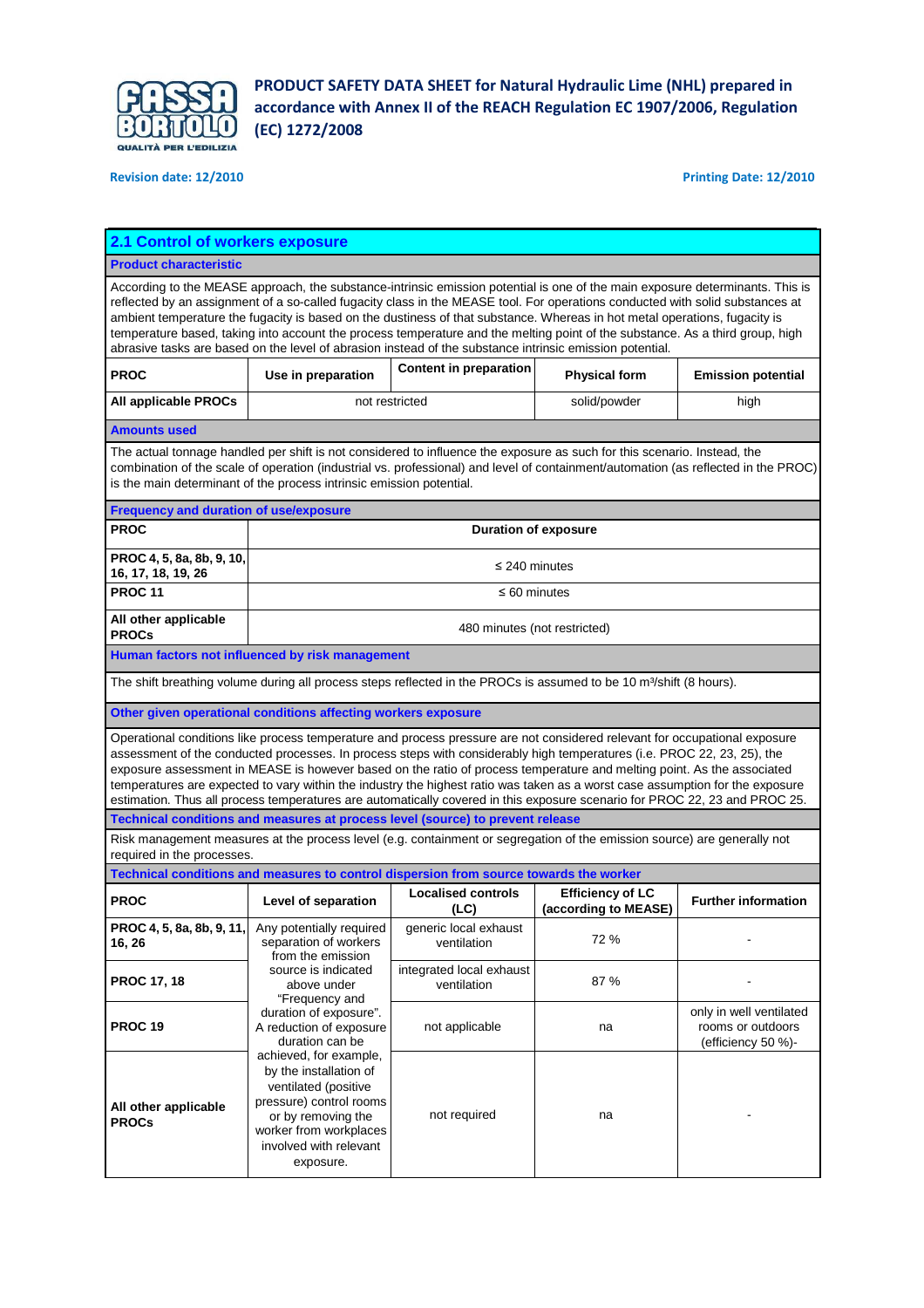

#### **Revision date: 12/2010 Printing Date: 12/2010**

#### **Organisational measures to prevent /limit releases, dispersion and exposure**

Avoid inhalation or ingestion. General occupational hygiene measures are required to ensure a safe handling of the substance. These measures involve good personal and housekeeping practices (i.e. regular cleaning with suitable cleaning devices), no eating and smoking at the workplace, the wearing of standard working clothes and shoes unless otherwise stated below. Shower and change clothes at end of work shift. Do not wear contaminated clothing at home. Do not blow dust off with compressed air.

| Conditions and measures related to personal protection, hygiene and health evaluation |                                                                                                                                                                                                                                                                 |                                                               |                                                                                                                                                                                             |                                                                                                                                                                              |  |  |  |
|---------------------------------------------------------------------------------------|-----------------------------------------------------------------------------------------------------------------------------------------------------------------------------------------------------------------------------------------------------------------|---------------------------------------------------------------|---------------------------------------------------------------------------------------------------------------------------------------------------------------------------------------------|------------------------------------------------------------------------------------------------------------------------------------------------------------------------------|--|--|--|
| <b>PROC</b>                                                                           | <b>Specification</b><br>οf<br>respiratory protective<br>equipment (RPE)                                                                                                                                                                                         | <b>RPE efficiency</b><br>(assigned protection<br>factor, APF) | <b>Specification of gloves</b>                                                                                                                                                              | <b>Further personal</b><br>protective equipment<br>(PPE)                                                                                                                     |  |  |  |
| <b>PROC 9, 26</b>                                                                     | FFP1 mask                                                                                                                                                                                                                                                       | $APF=4$                                                       |                                                                                                                                                                                             | Eye protection<br>equipment (e.g. goggles                                                                                                                                    |  |  |  |
| PROC 11, 17, 18, 19                                                                   | FFP3 mask                                                                                                                                                                                                                                                       | $APF = 20$                                                    | or visors) must be worn,<br>unless<br>potential contact with<br>Since natural hydraulic<br>the eye can be<br>lime is classified as<br>excluded by the nature<br>irritating to skin, the use |                                                                                                                                                                              |  |  |  |
| <b>PROC 25</b>                                                                        | FFP2 mask                                                                                                                                                                                                                                                       | $APF=10$                                                      |                                                                                                                                                                                             |                                                                                                                                                                              |  |  |  |
| All other applicable<br><b>PROCs</b>                                                  | FFP2 mask                                                                                                                                                                                                                                                       | $APF=10$                                                      | of protective gloves is<br>mandatory for all<br>process steps.                                                                                                                              | and type of application<br>(i.e. closed process).<br>Additionally, face<br>protection, protective<br>clothing and safety<br>shoes are required to<br>be worn as appropriate. |  |  |  |
|                                                                                       | Any RPE as defined above shall only be worn if the following principles are implemented in parallel: The duration of work<br>(compare with "duration of exposure" above) should reflect the additional physiological stress for the worker due to the breathing |                                                               |                                                                                                                                                                                             |                                                                                                                                                                              |  |  |  |

resistance and mass of the RPE itself, due to the increased thermal stress by enclosing the head. In addition, it shall be considered that the worker's capability of using tools and of communicating are reduced during the wearing of RPE. For reasons as given above, the worker should therefore be (i) healthy (especially in view of medical problems that may affect the use of RPE), (ii) have suitable facial characteristics reducing leakages between face and mask (in view of scars and facial hair). The recommended devices above which rely on a tight face seal will not provide the required protection unless they fit the contours of the face properly and securely.

The employer and self-employed persons have legal responsibilities for the maintenance and issue of respiratory protective devices and the management of their correct use in the workplace. Therefore, they should define and document a suitable policy for a respiratory protective device programme including training of the workers.

An overview of the APFs of different RPE (according to BS EN 529:2005) can be found in the glossary of MEASE.

**2.2 Control of environmental exposure – only relevant for agricultural soil protection** 

**Product characteristics**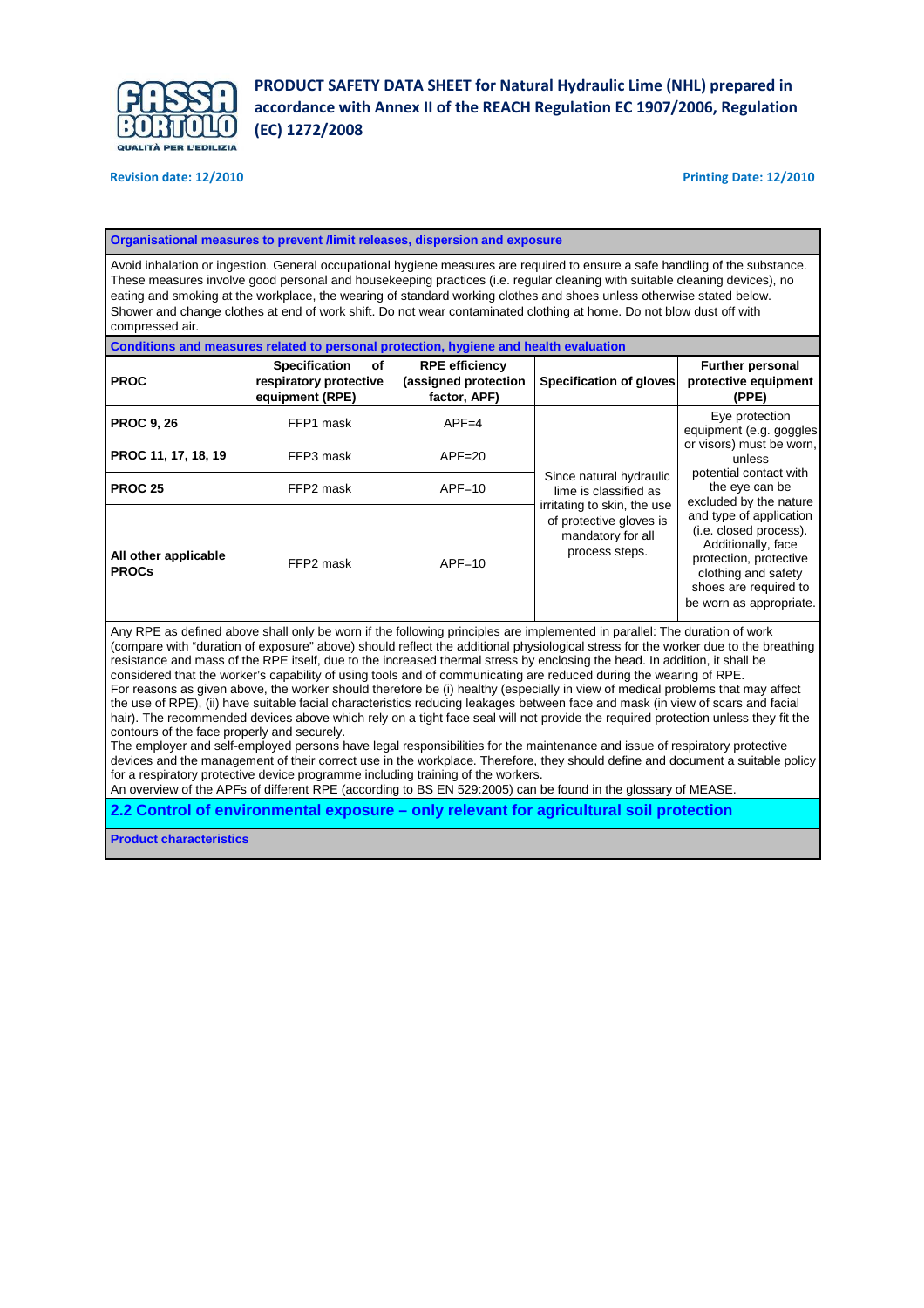

## **Revision date: 12/2010 Printing Date: 12/2010**



| <b>Amounts used</b>                                          |                                                                                                                                      |
|--------------------------------------------------------------|--------------------------------------------------------------------------------------------------------------------------------------|
| Natural hydraulic lime                                       | 2,420 kg/ha                                                                                                                          |
| <b>Frequency and duration of use</b>                         |                                                                                                                                      |
|                                                              | 1 day/year (one applica ion per year). Multiple applications during the year are allowed, provided the total yearly amount of        |
| 2,420 kg/ha is not excee ded (NHL).                          |                                                                                                                                      |
|                                                              | Environment factors n it influenced by risk management                                                                               |
| Volume of surface water 300 L/m2<br>Field surface area: 1 ha |                                                                                                                                      |
|                                                              | Other given operational conditions affecting environmental exposure                                                                  |
| Outdoor use of products                                      |                                                                                                                                      |
| Soil mixing depth: 20 cm                                     |                                                                                                                                      |
|                                                              | Technical conditions and measures at process level (source) to prevent release                                                       |
|                                                              | There are no direct releases to adjacent surface waters.                                                                             |
|                                                              | Technical conditions and measures to reduce or limit discharges, air emissions and releases to soil                                  |
| Drift should be minimise I.                                  |                                                                                                                                      |
|                                                              | Organizational measur > sto prevent/limit release from site                                                                          |
|                                                              | In line with the requirem ints for good agricultural practice, agricultural soil should be analysed prior to application of lime and |
|                                                              | the application rate shoud be adjusted according to the results of the analysis.                                                     |
|                                                              | 2.2 Control of environmental exposure - only relevant for urban soil treatment                                                       |
| <b>Product characteristics</b>                               |                                                                                                                                      |
|                                                              |                                                                                                                                      |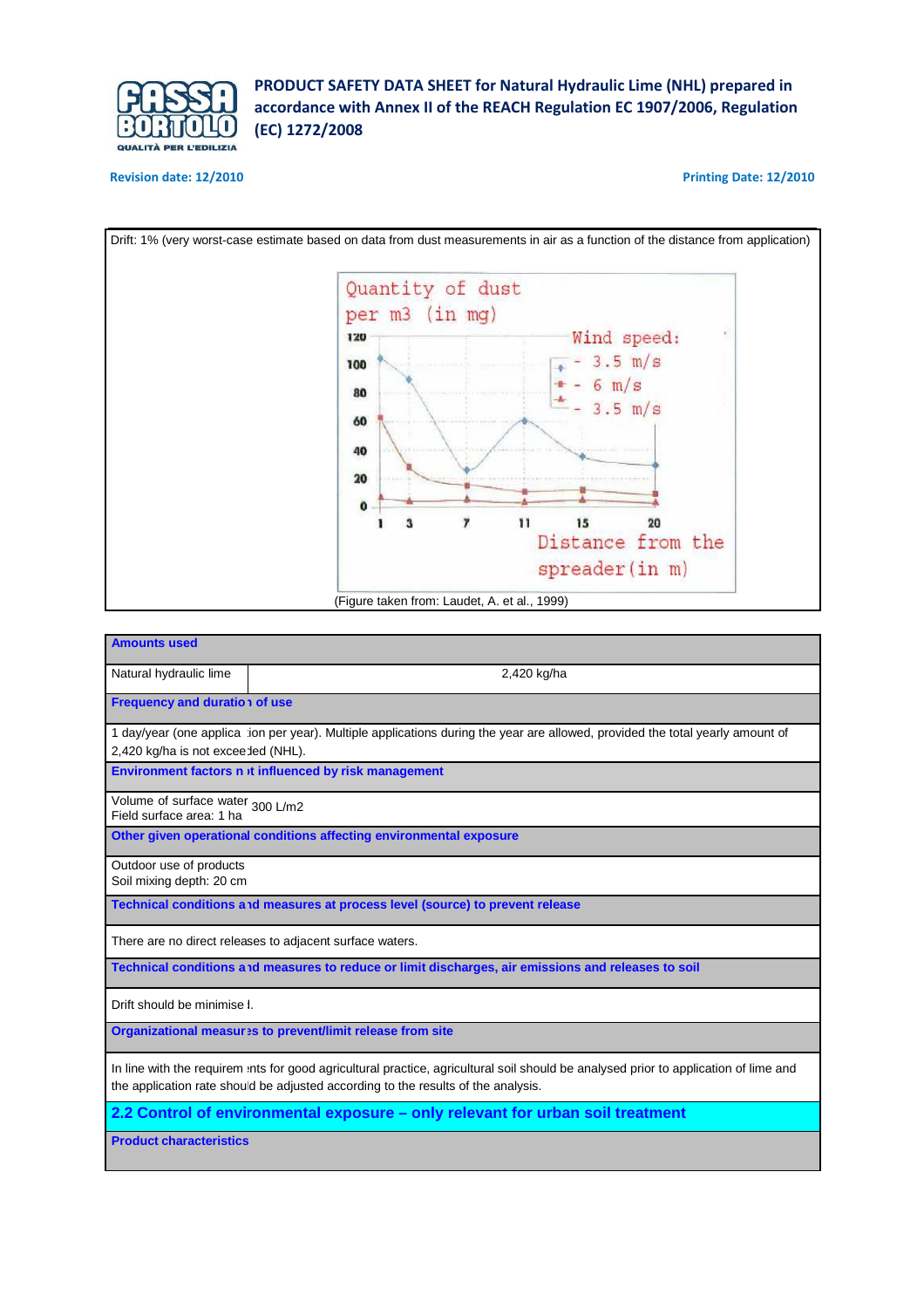

#### **Revision date: 12/2010 Printing Date: 12/2010**



**Other given operational conditions affecting environmental exposure** 

Outdoor use of products Soil

mixing depth: 20 cm

**Technical conditions and measures at process level (source) to prevent release** 

Lime is only applied onto the soil in the technosphere zone before road construction. There are no direct releases to adjacent surface waters.

**Technical onsite conditions and measures to reduce or limit discharges, air emissions and releases to soil** 

Drift should be minimised.

**3. Exposure estimation and reference to its source** 

**Occupational exposure** 

The exposure estimation tool MEASE was used for the assessment of inhalation exposure. The risk characterisation ratio (RCR) is the quotient of the refined exposure estimate and the respective DNEL (derived no-effect level) and has to be below 1 to demonstrate a safe use. For inhalation exposure, the RCR is based on the DNEL for natural hydraulic lime (NHL) of 1 mg/m<sup>3</sup> (as respirable dust) and the respective inhalation exposure estimate derived using MEASE (as inhalable dust). Thus, the RCR includes an additional safety margin since the respirable fraction being a sub-fraction of the inhalable fraction according to EN 481.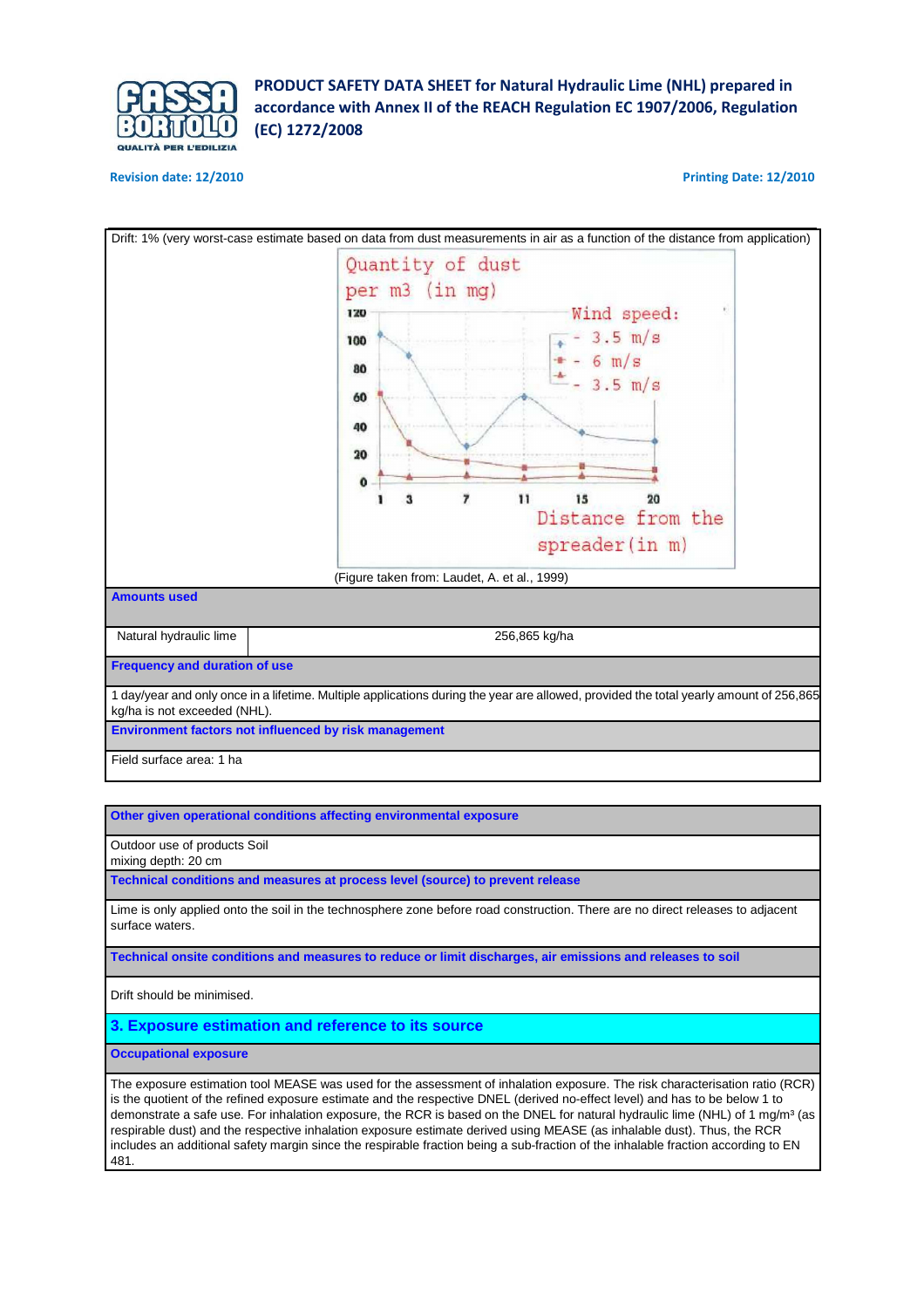

## **Revision date: 12/2010 Printing Date: 12/2010**

| <b>PROC</b>                                                                                                                                                                                                                                                                                                                                                                                                                                                                                                                                                                                                                                                                                                                                                                                                                                                                 | Method used for<br>inhalation exposure<br>assessment                                                                                                                                                                                                                                                                                                                     | <b>Inhalation exposure</b><br>estimate (RCR)                                                                    | Method used for<br>dermal exposure<br>assessment | <b>Dermal exposure</b><br>estimate (RCR) |  |  |  |  |
|-----------------------------------------------------------------------------------------------------------------------------------------------------------------------------------------------------------------------------------------------------------------------------------------------------------------------------------------------------------------------------------------------------------------------------------------------------------------------------------------------------------------------------------------------------------------------------------------------------------------------------------------------------------------------------------------------------------------------------------------------------------------------------------------------------------------------------------------------------------------------------|--------------------------------------------------------------------------------------------------------------------------------------------------------------------------------------------------------------------------------------------------------------------------------------------------------------------------------------------------------------------------|-----------------------------------------------------------------------------------------------------------------|--------------------------------------------------|------------------------------------------|--|--|--|--|
| PROC 2, 3, 4, 5, 8a,<br>8b, 9, 10, 11, 13, 15,<br>16, 17, 18, 19, 25, 26                                                                                                                                                                                                                                                                                                                                                                                                                                                                                                                                                                                                                                                                                                                                                                                                    | Since natural hydraulic lime is classified as<br>irritating to skin, dermal exposure has to be<br>minimised as far as technically feasible. A DNEL<br><b>MEASE</b><br>$<$ 1 mg/m <sup>3</sup> (0.5 – 0.825)<br>for dermal effects has not been derived. Thus,<br>dermal exposure is not assessed in this exposure<br>scenario.                                           |                                                                                                                 |                                                  |                                          |  |  |  |  |
|                                                                                                                                                                                                                                                                                                                                                                                                                                                                                                                                                                                                                                                                                                                                                                                                                                                                             | <b>Environmental exposure for agricultural soil protection</b>                                                                                                                                                                                                                                                                                                           |                                                                                                                 |                                                  |                                          |  |  |  |  |
| The PEC calculation for soil and surface water was based on the FOCUS soil group (FOCUS, 1996) and on the "draft guidance<br>on the calculation of predicted environmental concentration values (PEC) of plant protection products for soil, ground water,<br>surface water and sediment (Kloskowksi et al., 1999). The FOCUS/EXPOSIT modelling tool is preferred to the EUSES as it is<br>more appropriate for agricultural-like application as in this case where parameter as the drift needs to be included in the<br>modelling. FOCUS is a model typically developed for biocidal applications and was further elaborated on the basis of the<br>German EXPOSIT 1.0 model, where parameters such as drifts can be improved according to collected data: once applied on the<br>soil, natural hydraulic lime can indeed migrate then towards surface waters, via drift. |                                                                                                                                                                                                                                                                                                                                                                          |                                                                                                                 |                                                  |                                          |  |  |  |  |
| <b>Environmental</b><br>emissions                                                                                                                                                                                                                                                                                                                                                                                                                                                                                                                                                                                                                                                                                                                                                                                                                                           | See amounts used                                                                                                                                                                                                                                                                                                                                                         |                                                                                                                 |                                                  |                                          |  |  |  |  |
| <b>Exposure</b><br>concentration in waste<br>water treatment plant<br>(WWTP)                                                                                                                                                                                                                                                                                                                                                                                                                                                                                                                                                                                                                                                                                                                                                                                                | Not relevant for agricultural soil protection                                                                                                                                                                                                                                                                                                                            |                                                                                                                 |                                                  |                                          |  |  |  |  |
| <b>Exposure</b>                                                                                                                                                                                                                                                                                                                                                                                                                                                                                                                                                                                                                                                                                                                                                                                                                                                             | <b>Substance</b>                                                                                                                                                                                                                                                                                                                                                         | PEC (ug/L)                                                                                                      | PNEC (ug/L)                                      | <b>RCR</b>                               |  |  |  |  |
| concentration in<br>aquatic pelagic<br>compartment                                                                                                                                                                                                                                                                                                                                                                                                                                                                                                                                                                                                                                                                                                                                                                                                                          | <b>NHL</b>                                                                                                                                                                                                                                                                                                                                                               | 8                                                                                                               | 574                                              | 0.015                                    |  |  |  |  |
| <b>Exposure</b><br>concentration in<br>sediments                                                                                                                                                                                                                                                                                                                                                                                                                                                                                                                                                                                                                                                                                                                                                                                                                            | As described above, no exposure of surface water nor sediment to lime is expected. Further, in natural<br>waters the hydroxide ions react with HCO3- to form water and CO32-. CO32- forms CaCO3 by<br>reacting with Ca2+. The calcium carbonate precipitates and deposits on the sediment. Calcium<br>carbonate is of low solubility and a constituent of natural soils. |                                                                                                                 |                                                  |                                          |  |  |  |  |
| <b>Exposure</b>                                                                                                                                                                                                                                                                                                                                                                                                                                                                                                                                                                                                                                                                                                                                                                                                                                                             | <b>Substance</b>                                                                                                                                                                                                                                                                                                                                                         | PEC (mg/L)                                                                                                      | PNEC (mg/L)                                      | <b>RCR</b>                               |  |  |  |  |
| concentrations in soil<br>and groundwater                                                                                                                                                                                                                                                                                                                                                                                                                                                                                                                                                                                                                                                                                                                                                                                                                                   | NHL.                                                                                                                                                                                                                                                                                                                                                                     | 712                                                                                                             | 1262                                             | 0.56                                     |  |  |  |  |
| <b>Exposure</b><br>concentration in<br>atmospheric<br>compartment                                                                                                                                                                                                                                                                                                                                                                                                                                                                                                                                                                                                                                                                                                                                                                                                           |                                                                                                                                                                                                                                                                                                                                                                          | This point is not relevant. Natural hydraulic lime is not volatile. The vapour pressures is below $10^{-5}$ Pa. |                                                  |                                          |  |  |  |  |
|                                                                                                                                                                                                                                                                                                                                                                                                                                                                                                                                                                                                                                                                                                                                                                                                                                                                             |                                                                                                                                                                                                                                                                                                                                                                          |                                                                                                                 |                                                  |                                          |  |  |  |  |

| <b>Exposure</b>    |                                                                                                                              |
|--------------------|------------------------------------------------------------------------------------------------------------------------------|
|                    | concentration relevant   This point is not relevant because calcium can be considered to be omnipresent and essential in the |
| for the food chain | environment. The uses covered do not significantly influence the distribution of the constituents $(Ca^{2+}$                 |
|                    | (secondary poisoning) and OH ) in the environment.                                                                           |
|                    |                                                                                                                              |

**Environmental exposure for urban soil treatment**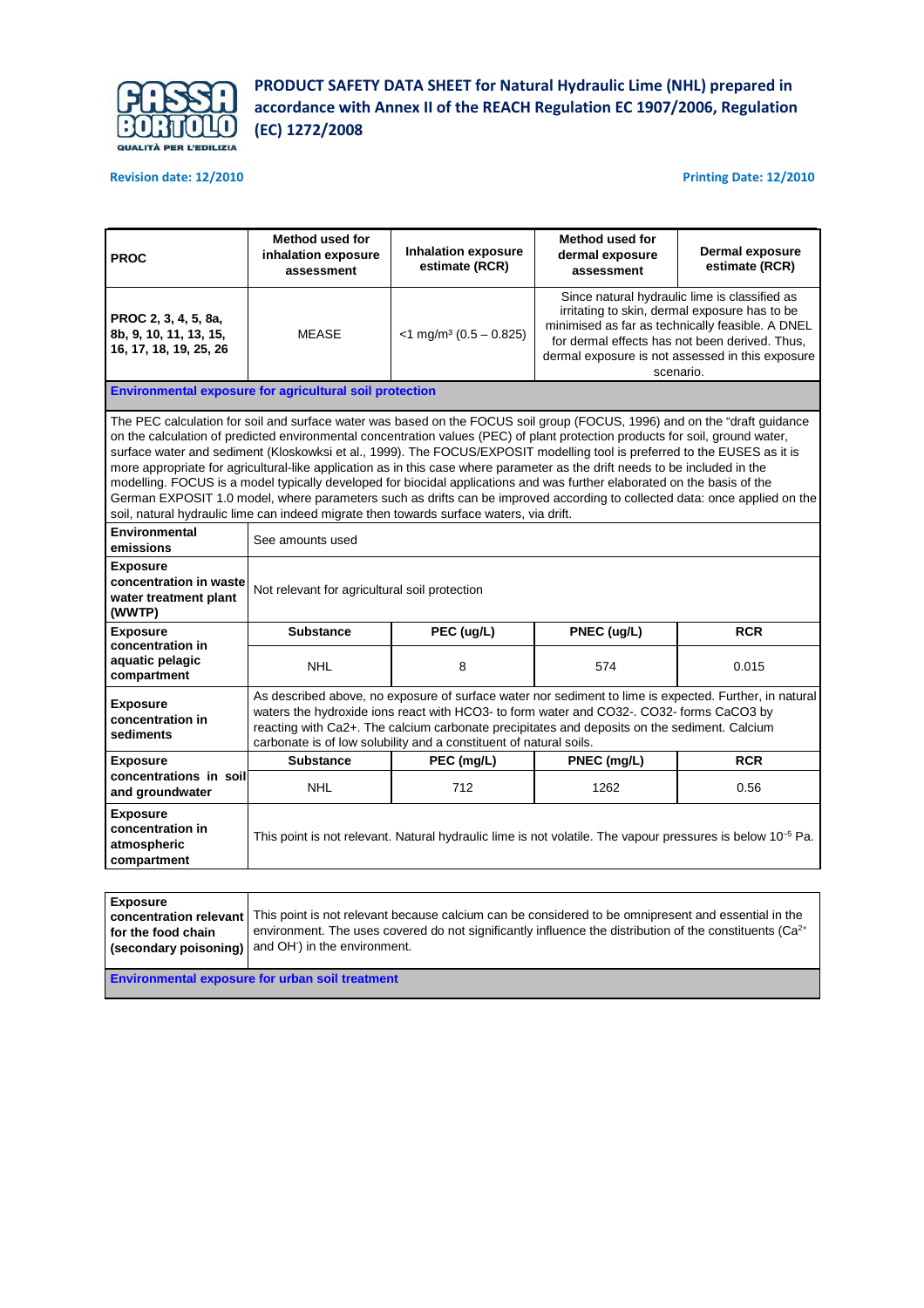

**Revision date: 12/2010 Printing Date: 12/2010**

The urban soil treatment scenario is based on a road border scenario. At the special road border technical meeting (Ispra, September 5, 2003), EU Member States and industry agreed on a definition for a "road technosphere". The road technosphere can be defined as "the engineered environment that carries the geotechnical functions of the road in connection with its structure, operation and maintenance including the installations to ensure road safety and manage run off. This technosphere, which includes the hard and soft shoulder at the edge of the carriageway, is vertically dictated by the groundwater watertable. The road authority has responsibility for this road technosphere including road safety, road support, prevention of pollution and water management". The road technosphere was therefore excluded as assessment endpoint for risk assessment for the purpose of the existing/new substances regulations. The target zone is the zone beyond the technosphere, to which the environmental risk assessment applies.

The PEC calculation for soil was based on the FOCUS soil group (FOCUS, 1996) and on the "draft guidance on the calculation of predicted environmental concentration values (PEC) of plant protection products for soil, ground water, surface water and sediment (Kloskowksi et al., 1999). The FOCUS/EXPOSIT modelling tool is preferred to the EUSES as it is more appropriate for agricultural-like application as in this case where parameter as the drift needs to be included in the modelling. FOCUS is a model typically developed for biocidal applications and was further elaborated on the basis of the German EXPOSIT 1.0 model, where parameters such as drifts can be improved according to collected data.

| Environmental<br>emissions                                                                                                                                                                                                                                                                                                                                                                                                                 | See amounts used                                                                                                                                                                                                                                                        |                                                                                                                 |             |            |  |  |  |  |
|--------------------------------------------------------------------------------------------------------------------------------------------------------------------------------------------------------------------------------------------------------------------------------------------------------------------------------------------------------------------------------------------------------------------------------------------|-------------------------------------------------------------------------------------------------------------------------------------------------------------------------------------------------------------------------------------------------------------------------|-----------------------------------------------------------------------------------------------------------------|-------------|------------|--|--|--|--|
| <b>Exposure</b><br>concentration in waste<br>water treatment plant<br>(WWTP)                                                                                                                                                                                                                                                                                                                                                               | Not relevant for road border scenario                                                                                                                                                                                                                                   |                                                                                                                 |             |            |  |  |  |  |
| <b>Exposure</b><br>concentration in<br>aquatic pelagic<br>compartment                                                                                                                                                                                                                                                                                                                                                                      |                                                                                                                                                                                                                                                                         | Not relevant for road border scenario                                                                           |             |            |  |  |  |  |
| <b>Exposure</b><br>concentration in<br>sediments                                                                                                                                                                                                                                                                                                                                                                                           |                                                                                                                                                                                                                                                                         | Not relevant for road border scenario                                                                           |             |            |  |  |  |  |
| <b>Exposure</b><br>concentrations in soil                                                                                                                                                                                                                                                                                                                                                                                                  | <b>Substance</b>                                                                                                                                                                                                                                                        | PEC (mg/L)                                                                                                      | PNEC (mg/L) | <b>RCR</b> |  |  |  |  |
| and groundwater                                                                                                                                                                                                                                                                                                                                                                                                                            | <b>NHL</b>                                                                                                                                                                                                                                                              | 1262                                                                                                            | 0.65        |            |  |  |  |  |
| <b>Exposure</b><br>concentration in<br>atmospheric<br>compartment                                                                                                                                                                                                                                                                                                                                                                          |                                                                                                                                                                                                                                                                         | This point is not relevant. Natural hydraulic lime is not volatile. The vapour pressures is below $10^{-5}$ Pa. |             |            |  |  |  |  |
| <b>Exposure</b><br>concentration relevant<br>for the food chain<br>(secondary poisoning)                                                                                                                                                                                                                                                                                                                                                   | This point is not relevant because calcium can be considered to be omnipresent and essential in the<br>environment. The uses covered do not significantly influence the distribution of the constituents (Ca <sup>2+</sup><br>and OH <sup>-</sup> ) in the environment. |                                                                                                                 |             |            |  |  |  |  |
| <b>Environmental exposure for other uses</b>                                                                                                                                                                                                                                                                                                                                                                                               |                                                                                                                                                                                                                                                                         |                                                                                                                 |             |            |  |  |  |  |
| For all other uses, no quantitative environmental exposure assessment is carried because<br>The operational conditions and risk management measures are less stringent than those outlined for agricultural soil<br>٠<br>protection or urban soil treatment<br>Lime is an ingredient and chemically bound into a matrix. Releases are negligible and insufficient to cause a pH-shift in<br>$\bullet$<br>soil, wastewater or surface water |                                                                                                                                                                                                                                                                         |                                                                                                                 |             |            |  |  |  |  |

• Lime is specifically used to release CO2-free breathable air, upon reaction with CO2. Such applications only relates to the air compartment, where the lime properties are exploited

• Neutralisation/pH-shift is the intended use and there are no additional impacts beyond those desired.

**4. Guidance to DU to evaluate whether he works inside the boundaries set by the ES**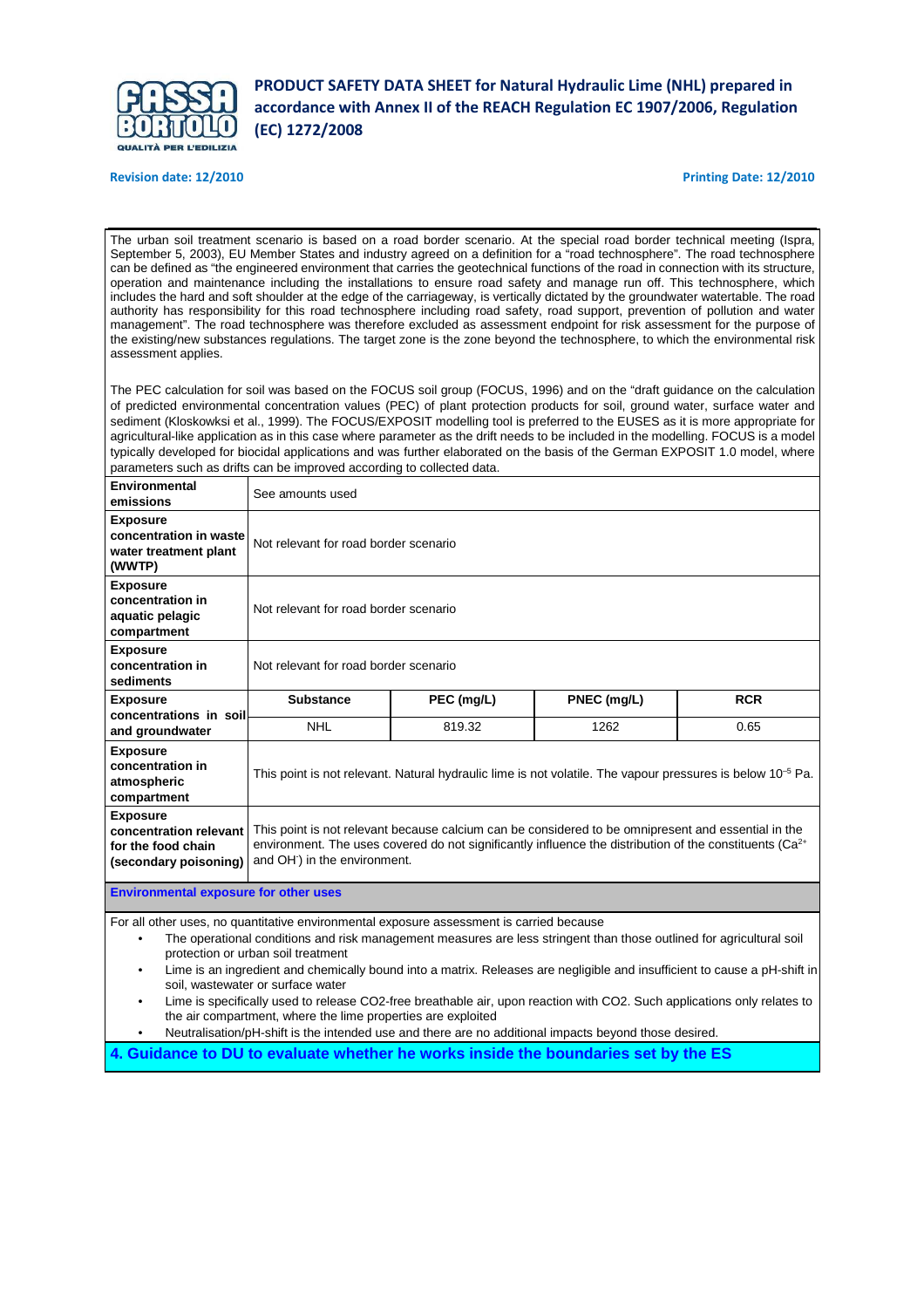

**Revision date: 12/2010 Printing Date: 12/2010**

I

The DU works inside the boundaries set by the ES if either the proposed risk management measures as described above are met or the downstream user can demonstrate on his own that his operational conditions and implemented risk management measures are adequate. This has to be done by showing that they limit the inhalation and dermal exposure to a level below the respective DNEL (given that the processes and activities in question are covered by the PROCs listed above) as given below. If measured data are not available, the DU may make use of an appropriate scaling tool such as MEASE (www.ebrc.de/mease.html) to estimate the associated exposure. The dustiness of the substance used can be determined according to the MEASE glossary. For example, substances with a dustiness less than 2.5 % according to the Rotating Drum Method (RDM) are defined as "low dusty", substances with a dustiness less than 10 % (RDM) are defined as "medium dusty" and substances with a dustiness ≥10 % are defined as "high dusty".

## DNEL<sub>inhalation</sub>: 1 mg/m<sup>3</sup> (as respirable dust)

Important note: The DU has to be aware of the fact that apart from the long-term DNEL given above, a DNEL for acute effects exists at a level of 4 mg/m<sup>3</sup>. By demonstrating a safe use when comparing exposure estimates with the long-term DNEL, the acute DNEL is therefore also covered (according to R.14 guidance, acute exposure levels can be derived by multiplying longterm exposure estimates by a factor of 2). When using MEASE for the derivation of exposure estimates, it is noted that the exposure duration should only be reduced to half-shift as a risk management measure (leading to an exposure reduction of 40 %).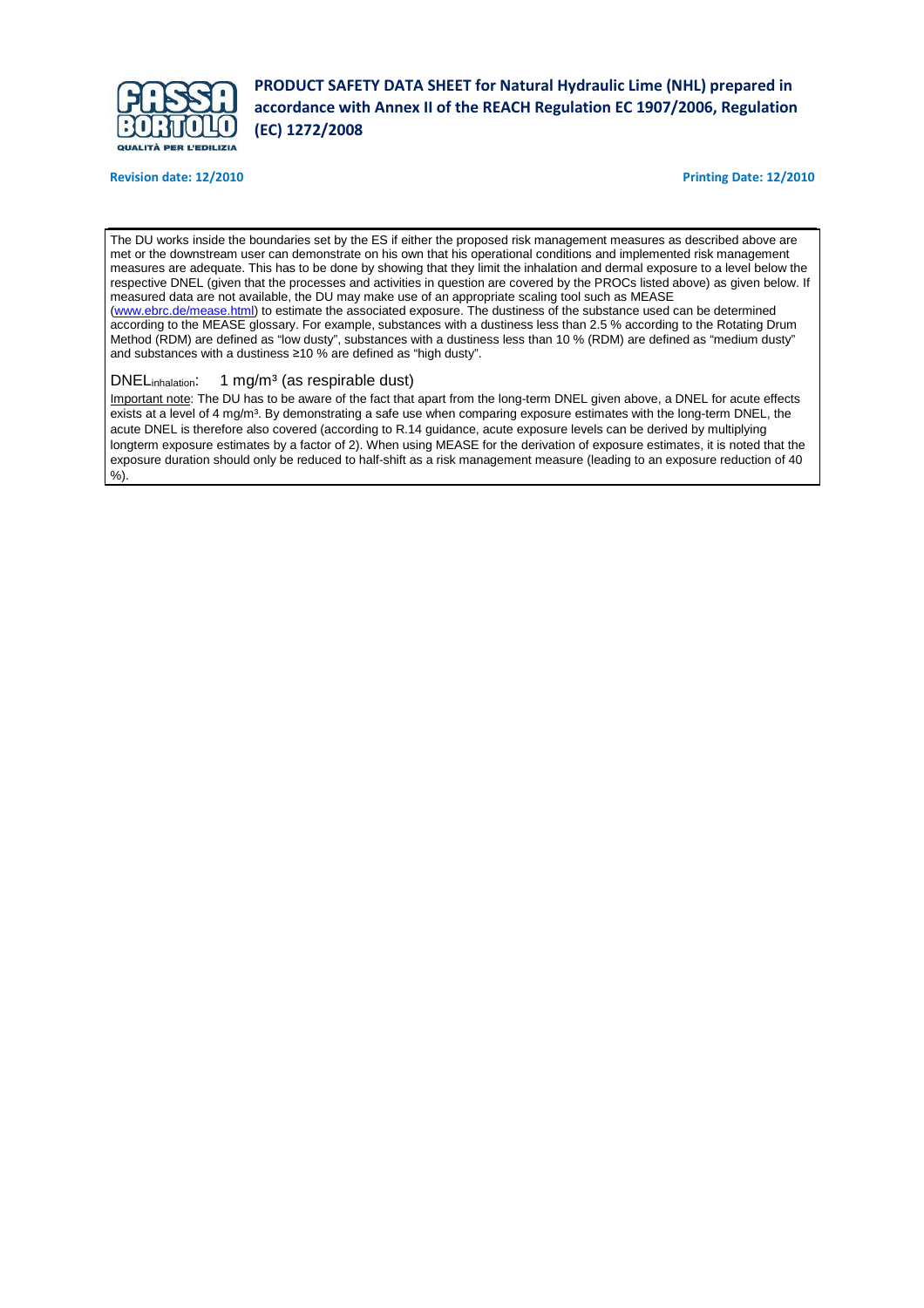

## **Revision date: 12/2010 Printing Date: 12/2010**

## **ES number 9.12: Consumer use of building and construction material (DIY–do it**

| yourself)                                        |                                                                              |                                                                                                                                                                 |                                                                                                                                                                                                                                                                                             |                                                                                                                                                                                                                                                                                             |                                  |                                                                            |                                         |  |
|--------------------------------------------------|------------------------------------------------------------------------------|-----------------------------------------------------------------------------------------------------------------------------------------------------------------|---------------------------------------------------------------------------------------------------------------------------------------------------------------------------------------------------------------------------------------------------------------------------------------------|---------------------------------------------------------------------------------------------------------------------------------------------------------------------------------------------------------------------------------------------------------------------------------------------|----------------------------------|----------------------------------------------------------------------------|-----------------------------------------|--|
|                                                  | <b>Exposure Scenario Format (2) addressing uses carried out by consumers</b> |                                                                                                                                                                 |                                                                                                                                                                                                                                                                                             |                                                                                                                                                                                                                                                                                             |                                  |                                                                            |                                         |  |
| 1. Title                                         |                                                                              |                                                                                                                                                                 |                                                                                                                                                                                                                                                                                             |                                                                                                                                                                                                                                                                                             |                                  |                                                                            |                                         |  |
| <b>Free short title</b>                          |                                                                              |                                                                                                                                                                 |                                                                                                                                                                                                                                                                                             | Consumer use of building and construction material                                                                                                                                                                                                                                          |                                  |                                                                            |                                         |  |
| Systematic title based on use descriptor         |                                                                              |                                                                                                                                                                 |                                                                                                                                                                                                                                                                                             | SU21, PC9a, PC9b, ERC8c, ERC8d, ERC8e, ERC8f                                                                                                                                                                                                                                                |                                  |                                                                            |                                         |  |
| Processes, tasks activities covered              |                                                                              |                                                                                                                                                                 |                                                                                                                                                                                                                                                                                             | Handling (mixing and filling) of powder formulations Application<br>of liquid, pasty lime preparations.                                                                                                                                                                                     |                                  |                                                                            |                                         |  |
| <b>Assessment Method*</b>                        |                                                                              |                                                                                                                                                                 | Human health:<br>A qualitative assessment has been performed for oral and dermal exposure<br>as well as exposure to the eye. Inhalation exposure to dust has been<br>assessed by the Dutch model (van Hemmen, 1992).<br>Environment:<br>A qualitative justification assessment is provided. |                                                                                                                                                                                                                                                                                             |                                  |                                                                            |                                         |  |
|                                                  |                                                                              |                                                                                                                                                                 |                                                                                                                                                                                                                                                                                             | 2. Operational conditions and risk management measures                                                                                                                                                                                                                                      |                                  |                                                                            |                                         |  |
| <b>RMM</b>                                       |                                                                              |                                                                                                                                                                 |                                                                                                                                                                                                                                                                                             | No product integrated risk management measures are in place.                                                                                                                                                                                                                                |                                  |                                                                            |                                         |  |
| <b>PC/ERC</b>                                    |                                                                              | categories (ERC)                                                                                                                                                |                                                                                                                                                                                                                                                                                             | Description of activity referring to article categories (AC) and environmental release                                                                                                                                                                                                      |                                  |                                                                            |                                         |  |
| PC 9a, 9b                                        |                                                                              | Post-application exposure.                                                                                                                                      |                                                                                                                                                                                                                                                                                             | Mixing and loading of powder containing lime substances.<br>Application of lime plaster, putty or slurry to the walls or ceiling.                                                                                                                                                           |                                  |                                                                            |                                         |  |
| ERC 8c, 8d, 8e, 8f                               |                                                                              |                                                                                                                                                                 |                                                                                                                                                                                                                                                                                             | Wide dispersive indoor use resulting in inclusion into or onto a matrix<br>Wide dispersive outdoor use of processing aids in open systems<br>Wide dispersive outdoor use of reactive substances in open systems<br>Wide dispersive outdoor use resulting in inclusion into or onto a matrix |                                  |                                                                            |                                         |  |
| 2.1 Control of consumers exposure                |                                                                              |                                                                                                                                                                 |                                                                                                                                                                                                                                                                                             |                                                                                                                                                                                                                                                                                             |                                  |                                                                            |                                         |  |
| <b>Product characteristic</b>                    |                                                                              |                                                                                                                                                                 |                                                                                                                                                                                                                                                                                             |                                                                                                                                                                                                                                                                                             |                                  |                                                                            |                                         |  |
| Description of the<br>preparation                |                                                                              | <b>Concentration of the</b><br>substance in the<br>preparation                                                                                                  |                                                                                                                                                                                                                                                                                             | Physical state of<br>the preparation                                                                                                                                                                                                                                                        |                                  | Dustiness (if relevant)                                                    | Packaging design                        |  |
| Lime substance                                   | 100 %                                                                        |                                                                                                                                                                 |                                                                                                                                                                                                                                                                                             | Solid, powder                                                                                                                                                                                                                                                                               | High, medium and low,            |                                                                            | Bulk in bags of up to 35                |  |
| Plaster, Mortar                                  | 20-40%                                                                       |                                                                                                                                                                 |                                                                                                                                                                                                                                                                                             | Solid, powder                                                                                                                                                                                                                                                                               | lime substance<br>section 9.0.3) | depending on the kind of<br>(indicative value from<br>$DY1$ fact sheet see | kg.                                     |  |
| Plaster, Mortar                                  | 20-40%                                                                       |                                                                                                                                                                 |                                                                                                                                                                                                                                                                                             | Pasty                                                                                                                                                                                                                                                                                       | $\mathbf{r}$                     |                                                                            | $\sim$                                  |  |
| Putty, filler                                    | 30-55%                                                                       |                                                                                                                                                                 |                                                                                                                                                                                                                                                                                             | Pasty, highly viscous,<br>thick liquid                                                                                                                                                                                                                                                      | $\blacksquare$                   |                                                                            | In tubes or buckets                     |  |
| Pre-mixed lime wash<br>paint                     | $-30%$                                                                       |                                                                                                                                                                 |                                                                                                                                                                                                                                                                                             | Solid, powder                                                                                                                                                                                                                                                                               | High - low<br>section 9.0.3)     | (indicative value from<br>DIY <sup>1</sup> fact sheet see                  | Bulk in bags of up to 35<br>kg.         |  |
| Lime wash paint/milk<br>of lime preparation      | $~10\%$                                                                      |                                                                                                                                                                 |                                                                                                                                                                                                                                                                                             | Milk of lime<br>preparation                                                                                                                                                                                                                                                                 |                                  |                                                                            | $\blacksquare$                          |  |
| <b>Amounts used</b>                              |                                                                              |                                                                                                                                                                 |                                                                                                                                                                                                                                                                                             |                                                                                                                                                                                                                                                                                             |                                  |                                                                            |                                         |  |
| Description of the<br>preparation                |                                                                              |                                                                                                                                                                 |                                                                                                                                                                                                                                                                                             | Amount used per event                                                                                                                                                                                                                                                                       |                                  |                                                                            |                                         |  |
| Filler, putty                                    |                                                                              | $250 g - 1 kg$ powder (2:1 powder water)<br>Difficult to determine, because the amount is heavily dependent on the depth and size of the<br>holes to be filled. |                                                                                                                                                                                                                                                                                             |                                                                                                                                                                                                                                                                                             |                                  |                                                                            |                                         |  |
| Plaster/lime wash paint                          |                                                                              |                                                                                                                                                                 |                                                                                                                                                                                                                                                                                             | ~ 25 kg depending on the size of the room, wall to be treated.                                                                                                                                                                                                                              |                                  |                                                                            |                                         |  |
| Floor/wall equalizer                             |                                                                              |                                                                                                                                                                 |                                                                                                                                                                                                                                                                                             | $\sim$ 25 kg depending on the size of the room, wall to be equalized.                                                                                                                                                                                                                       |                                  |                                                                            |                                         |  |
| <b>Frequency and duration of use/exposure</b>    |                                                                              |                                                                                                                                                                 |                                                                                                                                                                                                                                                                                             |                                                                                                                                                                                                                                                                                             |                                  |                                                                            |                                         |  |
| <b>Description of task</b>                       |                                                                              |                                                                                                                                                                 |                                                                                                                                                                                                                                                                                             | Duration of exposure per event                                                                                                                                                                                                                                                              |                                  | frequency of events                                                        |                                         |  |
| Mixing and loading of lime containing<br>powder. |                                                                              |                                                                                                                                                                 | 1.33 min (DIY <sup>1</sup> -fact sheet, RIVM,<br>Chapter 2.4.2 Mixing and loading of<br>powders)                                                                                                                                                                                            |                                                                                                                                                                                                                                                                                             |                                  |                                                                            | $2$ /year (DIY <sup>1</sup> fact sheet) |  |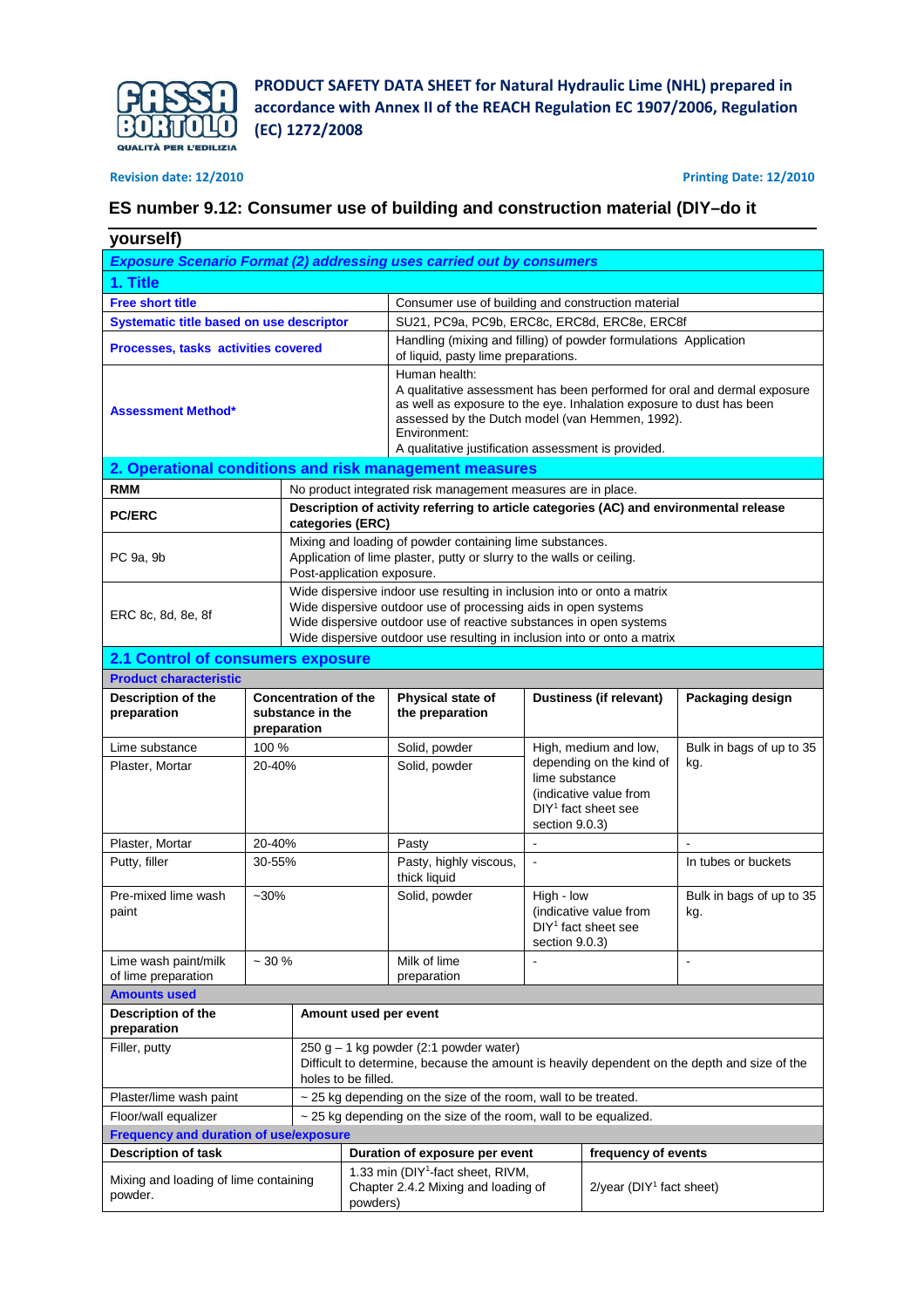

## **Revision date: 12/2010 Printing Date: 12/2010**

| Application of lime plaster, putty or<br>slurry to the walls or ceiling                                                                                                                                                                                                                                                                                                                                                                                                                                                                                                                                                                                                                                                                     |                                                                                                                                                                                                                                                                                                                                                                                                                                                                              |        | Several minutes - hours |                                                                                                                                                                                                                                                                            |           | $2$ /year (DIY <sup>1</sup> fact sheet)                          |                    |                                    |                                                                                                                  |  |
|---------------------------------------------------------------------------------------------------------------------------------------------------------------------------------------------------------------------------------------------------------------------------------------------------------------------------------------------------------------------------------------------------------------------------------------------------------------------------------------------------------------------------------------------------------------------------------------------------------------------------------------------------------------------------------------------------------------------------------------------|------------------------------------------------------------------------------------------------------------------------------------------------------------------------------------------------------------------------------------------------------------------------------------------------------------------------------------------------------------------------------------------------------------------------------------------------------------------------------|--------|-------------------------|----------------------------------------------------------------------------------------------------------------------------------------------------------------------------------------------------------------------------------------------------------------------------|-----------|------------------------------------------------------------------|--------------------|------------------------------------|------------------------------------------------------------------------------------------------------------------|--|
| Human factors not influenced by risk management                                                                                                                                                                                                                                                                                                                                                                                                                                                                                                                                                                                                                                                                                             |                                                                                                                                                                                                                                                                                                                                                                                                                                                                              |        |                         |                                                                                                                                                                                                                                                                            |           |                                                                  |                    |                                    |                                                                                                                  |  |
| Description of the<br>task                                                                                                                                                                                                                                                                                                                                                                                                                                                                                                                                                                                                                                                                                                                  | <b>Population exposed</b>                                                                                                                                                                                                                                                                                                                                                                                                                                                    |        |                         | <b>Breathing rate</b>                                                                                                                                                                                                                                                      |           | <b>Exposed body part</b>                                         |                    |                                    | <b>Corresponding skin</b><br>area [cm <sup>2</sup> ]                                                             |  |
| Handling of powder                                                                                                                                                                                                                                                                                                                                                                                                                                                                                                                                                                                                                                                                                                                          | Adult                                                                                                                                                                                                                                                                                                                                                                                                                                                                        |        |                         | $1.25 \text{ m}^3/\text{hr}$                                                                                                                                                                                                                                               |           |                                                                  | Half of both hands |                                    | 430 (DIY <sup>1</sup> fact sheet)                                                                                |  |
| Application of liquid,<br>pasty lime<br>preparations.                                                                                                                                                                                                                                                                                                                                                                                                                                                                                                                                                                                                                                                                                       | Adult                                                                                                                                                                                                                                                                                                                                                                                                                                                                        |        |                         | <b>NR</b>                                                                                                                                                                                                                                                                  |           |                                                                  | Hands and forearms | 1900 (DIY <sup>1</sup> fact sheet) |                                                                                                                  |  |
| Other given operational conditions affecting consumers exposure                                                                                                                                                                                                                                                                                                                                                                                                                                                                                                                                                                                                                                                                             |                                                                                                                                                                                                                                                                                                                                                                                                                                                                              |        |                         |                                                                                                                                                                                                                                                                            |           |                                                                  |                    |                                    |                                                                                                                  |  |
| Description of the task                                                                                                                                                                                                                                                                                                                                                                                                                                                                                                                                                                                                                                                                                                                     |                                                                                                                                                                                                                                                                                                                                                                                                                                                                              |        | Indoor/outdoor          |                                                                                                                                                                                                                                                                            |           | Room volume                                                      |                    |                                    | Air exchange rate                                                                                                |  |
| Handling of powder                                                                                                                                                                                                                                                                                                                                                                                                                                                                                                                                                                                                                                                                                                                          |                                                                                                                                                                                                                                                                                                                                                                                                                                                                              | indoor |                         |                                                                                                                                                                                                                                                                            |           | 1 m <sup>3</sup> (personal space, small<br>area around the user) |                    |                                    | 0.6 hr <sup>-1</sup> (unspecified room)                                                                          |  |
| Application of liquid, pasty lime<br>preparations.                                                                                                                                                                                                                                                                                                                                                                                                                                                                                                                                                                                                                                                                                          |                                                                                                                                                                                                                                                                                                                                                                                                                                                                              | indoor |                         |                                                                                                                                                                                                                                                                            | <b>NR</b> |                                                                  |                    | NR.                                |                                                                                                                  |  |
| Conditions and measures related to information and behavioural advice to consumers                                                                                                                                                                                                                                                                                                                                                                                                                                                                                                                                                                                                                                                          |                                                                                                                                                                                                                                                                                                                                                                                                                                                                              |        |                         |                                                                                                                                                                                                                                                                            |           |                                                                  |                    |                                    |                                                                                                                  |  |
| workplaces:                                                                                                                                                                                                                                                                                                                                                                                                                                                                                                                                                                                                                                                                                                                                 | In order to avoid health damage DIYers should comply with the same strict protective measures which apply to professional<br>Change wet clothing, shoes and gloves immediately.<br>Protect uncovered areas of skin (arms, legs, face): there are various effective skin protection products which should be<br>used in accordance with a skin protection plan (skin protection, cleansing and care). Cleanse the skin thoroughly after<br>the work and apply a care product. |        |                         |                                                                                                                                                                                                                                                                            |           |                                                                  |                    |                                    |                                                                                                                  |  |
| Conditions and measures related to personal protection and hygiene<br>In order to avoid health damage DIYers should comply with the same strict protective measures which apply to professional                                                                                                                                                                                                                                                                                                                                                                                                                                                                                                                                             |                                                                                                                                                                                                                                                                                                                                                                                                                                                                              |        |                         |                                                                                                                                                                                                                                                                            |           |                                                                  |                    |                                    |                                                                                                                  |  |
| ٠<br>2.2 Control of environmental exposure                                                                                                                                                                                                                                                                                                                                                                                                                                                                                                                                                                                                                                                                                                  |                                                                                                                                                                                                                                                                                                                                                                                                                                                                              |        |                         | protective goggles as well as face masks during dusty work.<br>Choose work gloves carefully. Leather gloves become wet and can facilitate burns. When working in a wet<br>because they can considerably reduce the amount of humidity which permeates the working clothes. |           |                                                                  |                    |                                    | environment, cotton gloves with plastic covering (nitrile) are better. Wear gauntlet gloves during overhead work |  |
| <b>Product characteristics</b>                                                                                                                                                                                                                                                                                                                                                                                                                                                                                                                                                                                                                                                                                                              |                                                                                                                                                                                                                                                                                                                                                                                                                                                                              |        |                         |                                                                                                                                                                                                                                                                            |           |                                                                  |                    |                                    |                                                                                                                  |  |
| Not relevant for exposure assessment                                                                                                                                                                                                                                                                                                                                                                                                                                                                                                                                                                                                                                                                                                        |                                                                                                                                                                                                                                                                                                                                                                                                                                                                              |        |                         |                                                                                                                                                                                                                                                                            |           |                                                                  |                    |                                    |                                                                                                                  |  |
| <b>Amounts used*</b>                                                                                                                                                                                                                                                                                                                                                                                                                                                                                                                                                                                                                                                                                                                        |                                                                                                                                                                                                                                                                                                                                                                                                                                                                              |        |                         |                                                                                                                                                                                                                                                                            |           |                                                                  |                    |                                    |                                                                                                                  |  |
| Not relevant for exposure assessment                                                                                                                                                                                                                                                                                                                                                                                                                                                                                                                                                                                                                                                                                                        |                                                                                                                                                                                                                                                                                                                                                                                                                                                                              |        |                         |                                                                                                                                                                                                                                                                            |           |                                                                  |                    |                                    |                                                                                                                  |  |
| <b>Frequency and duration of use</b>                                                                                                                                                                                                                                                                                                                                                                                                                                                                                                                                                                                                                                                                                                        |                                                                                                                                                                                                                                                                                                                                                                                                                                                                              |        |                         |                                                                                                                                                                                                                                                                            |           |                                                                  |                    |                                    |                                                                                                                  |  |
| Not relevant for exposure assessment                                                                                                                                                                                                                                                                                                                                                                                                                                                                                                                                                                                                                                                                                                        |                                                                                                                                                                                                                                                                                                                                                                                                                                                                              |        |                         |                                                                                                                                                                                                                                                                            |           |                                                                  |                    |                                    |                                                                                                                  |  |
| Environment factors not influenced by risk management                                                                                                                                                                                                                                                                                                                                                                                                                                                                                                                                                                                                                                                                                       |                                                                                                                                                                                                                                                                                                                                                                                                                                                                              |        |                         |                                                                                                                                                                                                                                                                            |           |                                                                  |                    |                                    |                                                                                                                  |  |
| Default river flow and dilution                                                                                                                                                                                                                                                                                                                                                                                                                                                                                                                                                                                                                                                                                                             |                                                                                                                                                                                                                                                                                                                                                                                                                                                                              |        |                         |                                                                                                                                                                                                                                                                            |           |                                                                  |                    |                                    |                                                                                                                  |  |
| Other given operational conditions affecting environmental exposure                                                                                                                                                                                                                                                                                                                                                                                                                                                                                                                                                                                                                                                                         |                                                                                                                                                                                                                                                                                                                                                                                                                                                                              |        |                         |                                                                                                                                                                                                                                                                            |           |                                                                  |                    |                                    |                                                                                                                  |  |
| Indoor<br>Direct discharge to the wastewater is avoided.                                                                                                                                                                                                                                                                                                                                                                                                                                                                                                                                                                                                                                                                                    |                                                                                                                                                                                                                                                                                                                                                                                                                                                                              |        |                         |                                                                                                                                                                                                                                                                            |           |                                                                  |                    |                                    |                                                                                                                  |  |
| Conditions and measures related to municipal sewage treatment plant                                                                                                                                                                                                                                                                                                                                                                                                                                                                                                                                                                                                                                                                         |                                                                                                                                                                                                                                                                                                                                                                                                                                                                              |        |                         |                                                                                                                                                                                                                                                                            |           |                                                                  |                    |                                    |                                                                                                                  |  |
| Default size of municipal sewage system/treatment plant and sludge treatment technique                                                                                                                                                                                                                                                                                                                                                                                                                                                                                                                                                                                                                                                      |                                                                                                                                                                                                                                                                                                                                                                                                                                                                              |        |                         |                                                                                                                                                                                                                                                                            |           |                                                                  |                    |                                    |                                                                                                                  |  |
| Conditions and measures related to external treatment of waste for disposal                                                                                                                                                                                                                                                                                                                                                                                                                                                                                                                                                                                                                                                                 |                                                                                                                                                                                                                                                                                                                                                                                                                                                                              |        |                         |                                                                                                                                                                                                                                                                            |           |                                                                  |                    |                                    |                                                                                                                  |  |
| Not relevant for exposure assessment                                                                                                                                                                                                                                                                                                                                                                                                                                                                                                                                                                                                                                                                                                        |                                                                                                                                                                                                                                                                                                                                                                                                                                                                              |        |                         |                                                                                                                                                                                                                                                                            |           |                                                                  |                    |                                    |                                                                                                                  |  |
| Conditions and measures related to external recovery of waste                                                                                                                                                                                                                                                                                                                                                                                                                                                                                                                                                                                                                                                                               |                                                                                                                                                                                                                                                                                                                                                                                                                                                                              |        |                         |                                                                                                                                                                                                                                                                            |           |                                                                  |                    |                                    |                                                                                                                  |  |
| Not relevant for exposure assessment                                                                                                                                                                                                                                                                                                                                                                                                                                                                                                                                                                                                                                                                                                        |                                                                                                                                                                                                                                                                                                                                                                                                                                                                              |        |                         |                                                                                                                                                                                                                                                                            |           |                                                                  |                    |                                    |                                                                                                                  |  |
|                                                                                                                                                                                                                                                                                                                                                                                                                                                                                                                                                                                                                                                                                                                                             |                                                                                                                                                                                                                                                                                                                                                                                                                                                                              |        |                         |                                                                                                                                                                                                                                                                            |           |                                                                  |                    |                                    |                                                                                                                  |  |
| 3. Exposure estimation and reference to its source<br>The risk characterisation ratio (RCR) is the quotient of the refined exposure estimate and the respective DNEL (derived noeffect<br>level) and is given in parentheses below. For inhalation exposure, the RCR is based on the acute DNEL for lime substances of 4<br>$mg/m3$ (as respirable dust) and the respective inhalation exposure estimate (as inhalable dust). Thus, the RCR includes an<br>additional safety margin since the respirable fraction is a sub-fraction of the inhalable fraction according to EN 481. Since limes<br>are classified as irritating to skin and eyes a qualitative assessment has been performed for dermal exposure and exposure to<br>the eye. |                                                                                                                                                                                                                                                                                                                                                                                                                                                                              |        |                         |                                                                                                                                                                                                                                                                            |           |                                                                  |                    |                                    |                                                                                                                  |  |